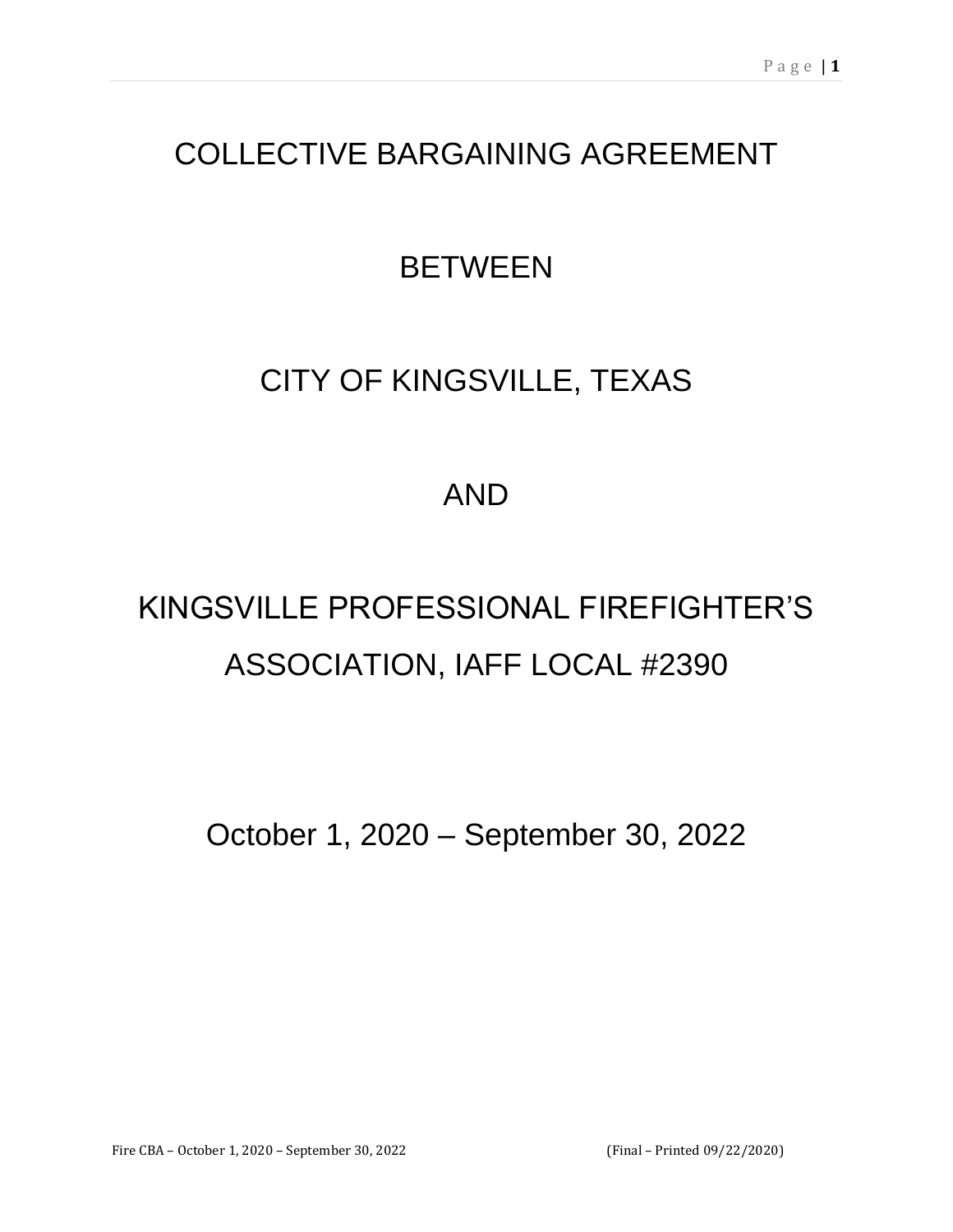### **TABLE OF CONTENTS**

| <b>ARTICLE 1</b> |  |
|------------------|--|
| <b>ARTICLE 2</b> |  |
| <b>ARTICLE 3</b> |  |
| <b>ARTICLE 4</b> |  |
| <b>ARTICLE 5</b> |  |
| <b>ARTICLE 6</b> |  |
| <b>ARTICLE 7</b> |  |
| <b>ARTICLE 8</b> |  |
| <b>ARTICLE 9</b> |  |
|                  |  |
|                  |  |
|                  |  |
|                  |  |
|                  |  |
|                  |  |
|                  |  |
|                  |  |
|                  |  |
|                  |  |
|                  |  |
|                  |  |
|                  |  |
|                  |  |
|                  |  |
|                  |  |
|                  |  |
|                  |  |
|                  |  |
|                  |  |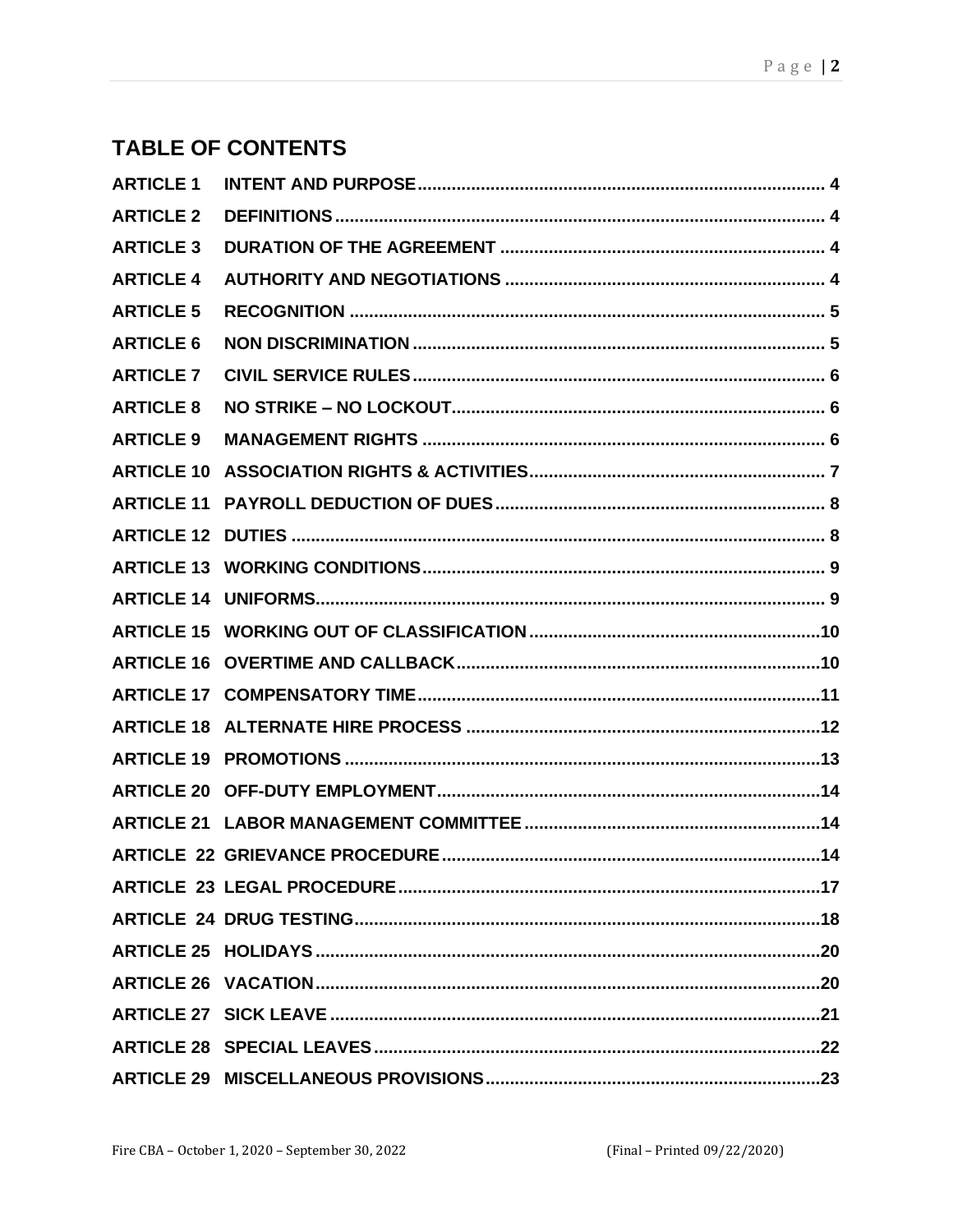| ARTICLE 37 DECLARATION OF THE FULL AND FINAL SCOPE OF AGREEMENT 26 |  |
|--------------------------------------------------------------------|--|
|                                                                    |  |
|                                                                    |  |
|                                                                    |  |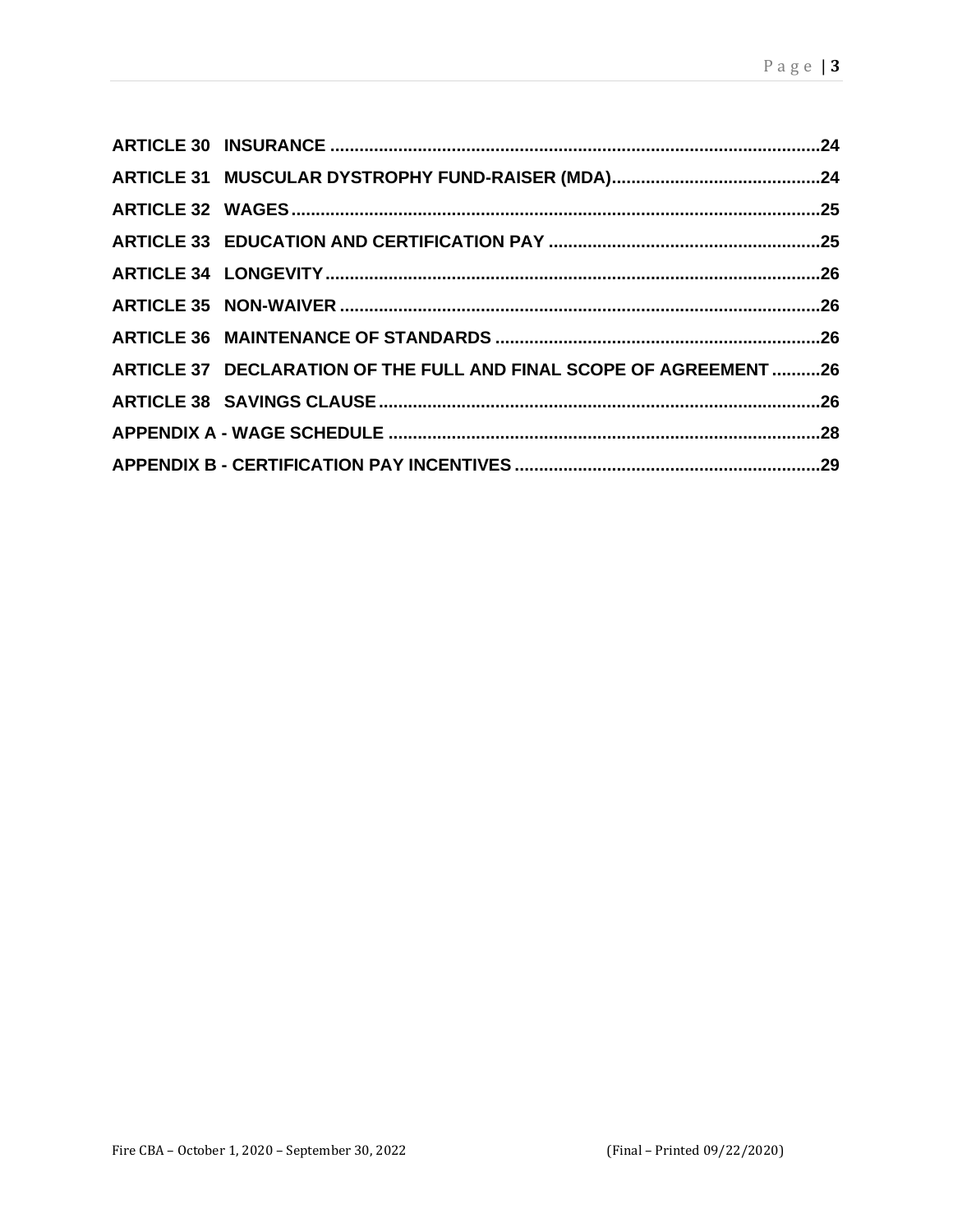#### <span id="page-3-0"></span>**ARTICLE 1 INTENT AND PURPOSE**

The following Agreement by and between the City of Kingsville, Texas, hereinafter referred to as "the City" and the Kingsville Professional Fire Fighters Association IAFF Local # 2390, hereinafter referred to as "the Association" is recorded in accordance with the Fire and Police Employee Relations Act of the State of Texas. The City and the Association agree that the primary purposes of this Agreement are the provision of efficient and uninterrupted performance of the municipal firefighting and emergency medical services and to adjust the rates of pay, hours of work, the terms and conditions of employment for those employees and provide for the equitable and orderly adjustment of grievances which may arise during the term of this Agreement. The Agreement has been reached through the process of collective bargaining with the objective of fostering effective and harmonious cooperation between the City and its Firefighters. Therefore, this Agreement is intended in all respects to be in the public interest.

#### <span id="page-3-1"></span>**ARTICLE 2 DEFINITIONS**

- 1. "City" means the City of Kingsville.
- 2. "Association" means the Kingsville Professional Fire Fighters Association, IAFF Local # 2390.
- 3. "Member or Members of the Bargaining Unit" means all members of the fire department excluding Fire Chief, Volunteer firefighters and non-classified employees.
- 4. "Supervisor" means any officer with the rank of Lieutenant or above.
- 5. "Civil Service Commission" means the Fire and Police Civil Service Commission of the City of Kingsville.
- 6. "Chief" means the Fire Chief of the City of Kingsville.
- 7. "Regular hours" means actual hours worked including holiday hours and vacation hours.
- 8. "Essential Personnel" means all members of the fire department.
- 9. "Long Term" means eleven (11) working shift or more.

#### <span id="page-3-2"></span>**ARTICLE 3 DURATION OF THE AGREEMENT**

#### **SECTION 1** EFFECTIVE DATES

This Agreement shall be effective as of the first full payroll of Fiscal Year 2020-2021 in October 2020 and shall remain in full force and effect until the last full payroll of fiscal year 2022.

#### SECTION 2 CONTINUATION OF AGREEMENT

Should an impasse be reached during negotiations between City and the Association regarding changes or additional provisions for a successor Agreement, the City agrees that all terms of this Agreement, including wages which shall remain at the September 30<sup>th</sup>, 2022 rates, shall remain in full force and effect for a period of one (1) year.

#### <span id="page-3-3"></span>**ARTICLE 4 AUTHORITY AND NEGOTIATIONS**

#### SECTION 1 NOTIFICATION BY ASSOCIATION

Whenever wages, rates of pay, or any other matters requiring appropriation of monies by the City are included as a matter of collective bargaining, it shall be the obligation of the Association to serve written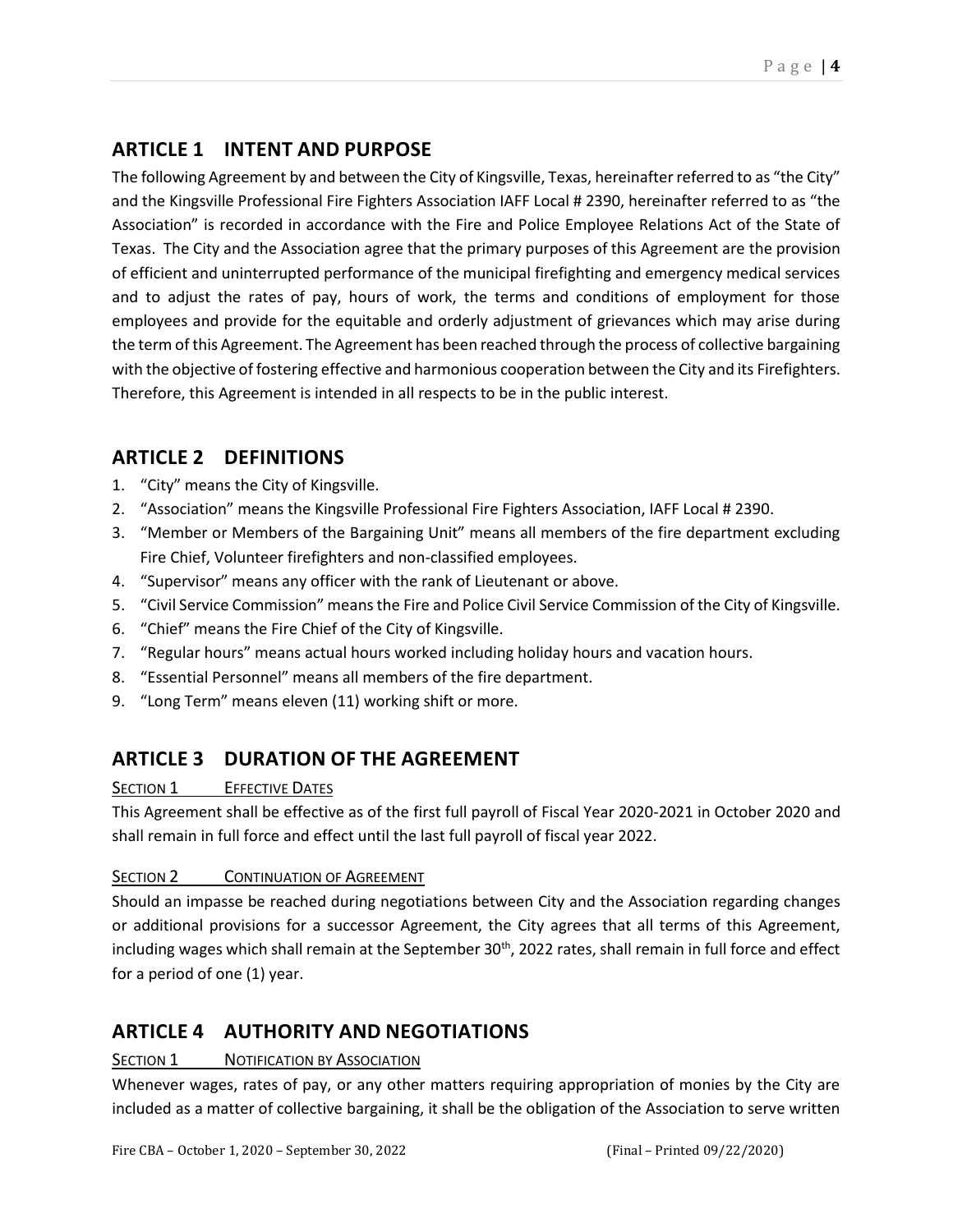notice of the request for collective bargaining on the City at least one hundred twenty (120) days prior to the conclusion of the fiscal year.

#### SECTION 2 MEETING OBLIGATION

It shall be the obligation of the parties to meet at reasonable times and places and confer in good faith, for the purposes of collective bargaining. The initial meeting shall be for the purposes of setting dates and the procedures for negotiations, including ground rules and deadlines, and shall not be considered a bargaining session for the purposes of any applicable statutory dates or deadlines.

#### SECTION 3 NOTICES

During the sixty (60) day period or any extension, neither party will bargain or deal with persons not on the negotiation team, without the advance notification of the Chief Negotiator for the other team. All formal discussion of contract issues shall take place during posted negotiation session in accordance with Section 174.108 of the FPERA. This provision shall not prevent either team from obtaining factual information from appropriate sources.

#### SECTION 4 COMMUNICATION

During the sixty (60) day period or any extension, communications to the press or media, each party will make a written notification to keep the other party informed of statements or releases.

#### <span id="page-4-0"></span>**ARTICLE 5 RECOGNITION**

The City of Kingsville recognized the Kingsville Professional Fire Fighters Association, IAFF Local # 2390, as the sole and exclusive Bargaining Agent for all Fire Fighters as that term is defined in Section 174.003 of the Fire and Police Employees Relations Act, with the sole exception of the Fire Chief, by this term it is intended to include all permanent paid employees of the Department who have been hired in substantial compliance with provisions of the Texas Local Government Code, Chapter 143 but does not include civilians or other employees. The parties agree that the Kingsville Fire Department is the primary provider of fire, rescue and EMS services within the corporate limits of the City of Kingsville, save and except for mutual aid status arrangements created by the City Commissioners under inter-local cooperation agreements with surrounding cities and volunteer fire departments and for the City of Kingsville Code of Ordinances Chapter XI, Article 2 Ambulance Service.

#### <span id="page-4-1"></span>**ARTICLE 6 NON DISCRIMINATION**

#### SECTION 1 **APPLICATION**

The City and the Association agree that the provisions of this Agreement shall be applied to all employees within the Bargaining Unit without regard to affiliation or membership or non-membership in the Association.

#### SECTION 2 **ASSOCIATION MEMBERS**

The City agrees not to discriminate against any member of the bargaining unit for their lawful activity on behalf of, or membership in, the Association. The Association and the City recognize that no employee is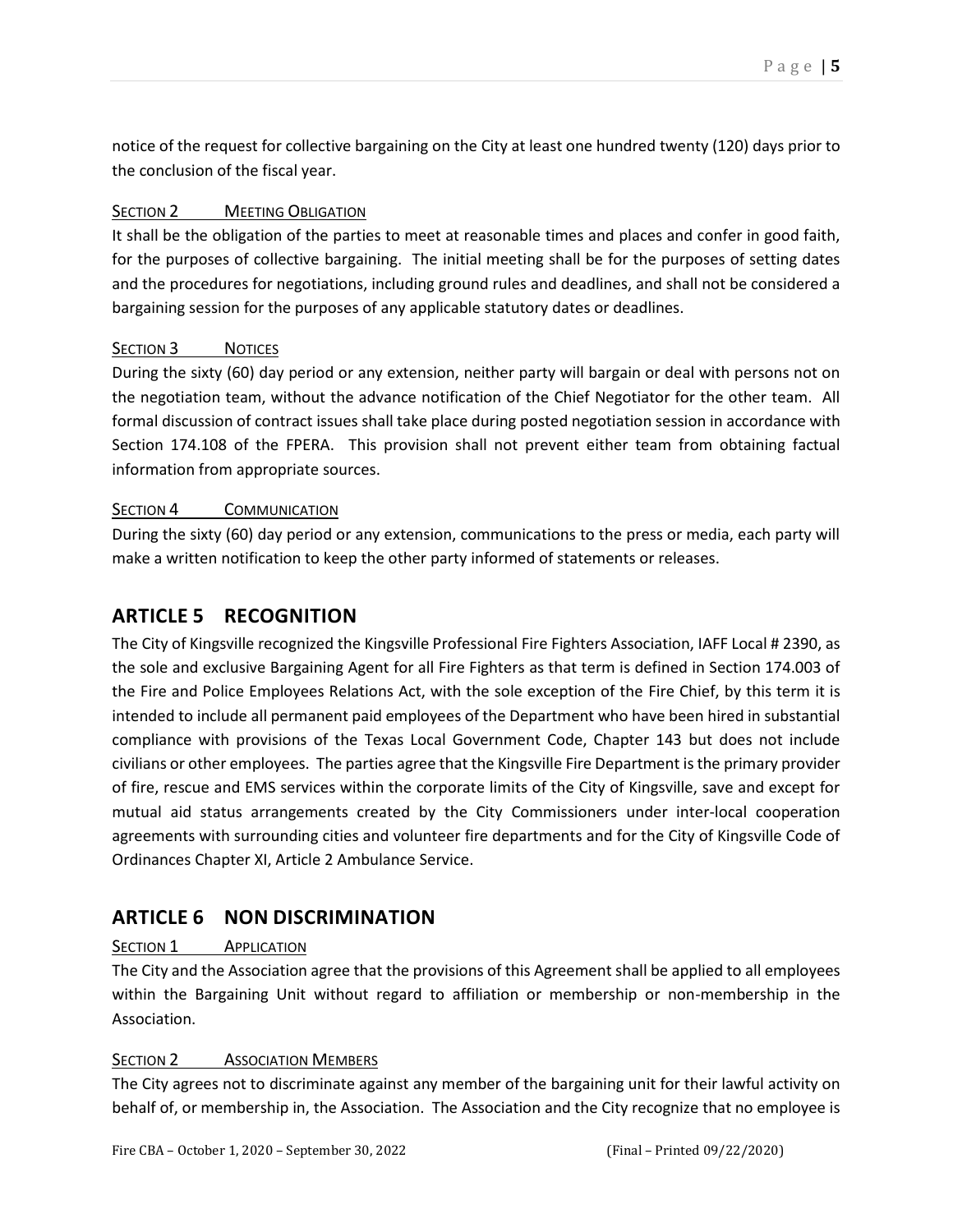required to join the Association, but that each employee has the right to choose of their own free will whether or not to join the Association. Neither the City nor the Association shall exert any pressure for or against any member covered by this Agreement in regard to such matters.

#### <span id="page-5-0"></span>**ARTICLE 7 CIVIL SERVICE RULES**

By entering into this Agreement, the parties recognize and agree that the provisions of this collective bargaining agreement shall take precedence over civil service law provisions, including the applicable sections of Chapter 142 and 143 of the Texas Local Government Code, or the Local Civil Service Rules and regulations of the City of Kingsville to the extent of inconsistency. All other statutory provisions and rules shall remain in full force in the same manner as on the date this agreement became effective.

#### <span id="page-5-1"></span>**ARTICLE 8 NO STRIKE – NO LOCKOUT**

The Association agrees that it shall not cause, counsel or permit its members to strike, slow down, disrupt, impede or otherwise impair the normal functions of the Fire Department. The City agrees that it will not authorize, ratify, encourage or otherwise support any lockout.

#### <span id="page-5-2"></span>**ARTICLE 9 MANAGEMENT RIGHTS**

#### SECTION 1 MANAGEMENT RIGHTS

The Association recognizes that the City has statutory and Charter rights and obligations in all matters relating to municipal operations. The City and the chief shall retain all rights and authority, which by law they are entitled to. Except as specifically provided in this Agreement, the City retains the right to operate and manage its affairs in all respects. The rights of the City include but are not limited to:

- The right to establish the ranks and classifications of positions.
- The right to establish department rules of procedure.
- The right to discipline or discharge for cause, subject to State Civil Service Law.
- The right to determine work schedules and assignments.
- The right to establish methods and processes by which work is to be performed.
- The right to use Fire Department personnel in emergency situations to protect life and property.
- The right to use non-uniformed personnel in the Department to perform duties which do not require a certified firefighter including, but not limited to, communications, information systems, records, and clerical support and maintenance; non-uniform personnel performing such duties shall not be subject to the terms of this Agreement.

#### SECTION 2 RULES AND REGULATIONS

The City recognizes the responsibility of management to reduce Standard Instruction, Rules and Regulations, and Standing Orders to writing and to maintain the same at each fire station in order to achieve a uniform interpretation and application of such directives and regulations within the contract years. The City may amend, repeal or supplement Standard Instruction, Rules and Regulations, and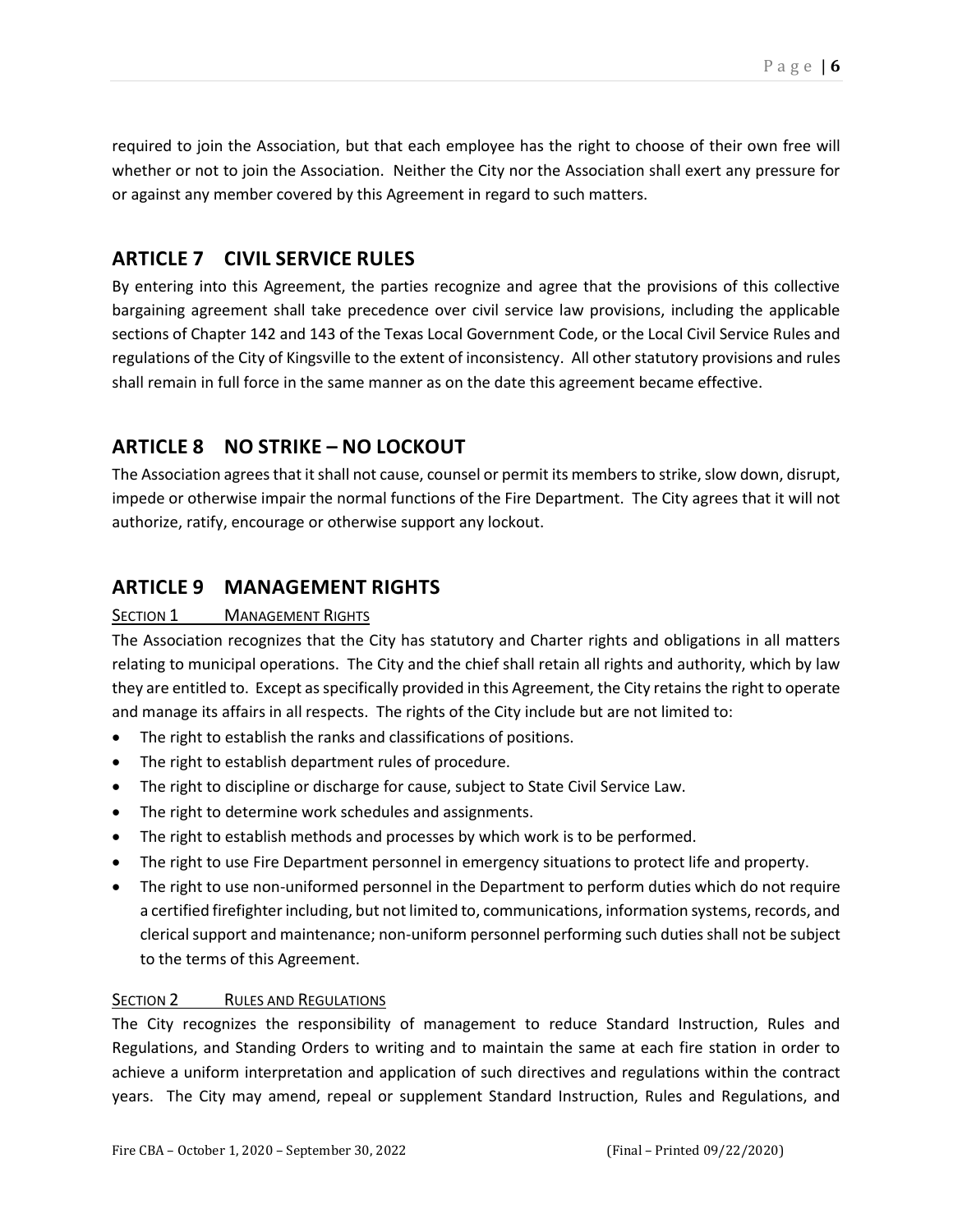Standing Orders at any time. Any changes or additions to such Standard Instructions, Rules and Regulations, and Standing Orders will not be valid until posted at each Fire Station.

#### SECTION 3 NON-INTERFERENCE IN PERSONAL LIVES

The City will not publish, make or enforce any regulations or directives, which will interfere with the personal lives of off-duty activities of firefighters, except to the extent that such regulations may be necessary to assure continued commitment to public safety and department operations.

#### <span id="page-6-0"></span>**ARTICLE 10 ASSOCIATION RIGHTS & ACTIVITIES**

#### **SECTION 1** NEGOTIATING TEAM

Two (2) members of the Association negotiating team shall be allowed time off with pay in order to attend negotiation meetings mutually set by the City and the Association when such meetings occur while negotiating team members are on duty. Time off shall be considered as fifteen minutes for transportation time to and from the meeting site and the actual time required for the meeting.

#### SECTION 2 **ASSOCIATION ACTIVITY**

The Association may schedule small committee meetings pertinent to Association business on Fire Department property in so far as such meetings are not disruptive of the duties of the firefighters or the efficient operation of the Fire Department, provided however, that permission for such meetings shall be obtained 72 hours in advance from the Fire Chief prior to meeting.

#### SECTION 3 OTHER ASSOCIATION FUNCTIONS

A maximum of four (4) members of the Association which includes the Association president and one (1) association officer shall be allowed three (3) shifts off using personal leave each year of the Agreement term, to attend the Association's State Convention and a like number of shifts off to attend the Association's International Convention.

Any member elected or appointed to a State or International Association office or position shall be allowed three (3) shifts off using personal leave to attend to business.

#### SECTION 4 ASSOCIATION PRESIDENT

The City agrees that when the President of the Association is on duty they shall be given the latitude to deal with the duties of the presidency. This includes but is not limited to meetings with any firefighter, the Fire Chief, City Manager, City Attorney, Human Resources Director, Assistant City Manager, the City Commissioners, the Civil Service Commission, and any meetings established by this Agreement. This latitude shall not include leaving the City limits unless prior approval from the Fire Chief has been sought.

The Fire Chief reserves the right to revoke this special duty during emergencies or when the welfare of the citizens of Kingsville is placed in jeopardy. The Association President, as part of their duties, reserves the right to speak, visit with the men and women who are members of the Association, as well as to tour existing Fire Department facilities and review existing equipment toward the goal of improving the quality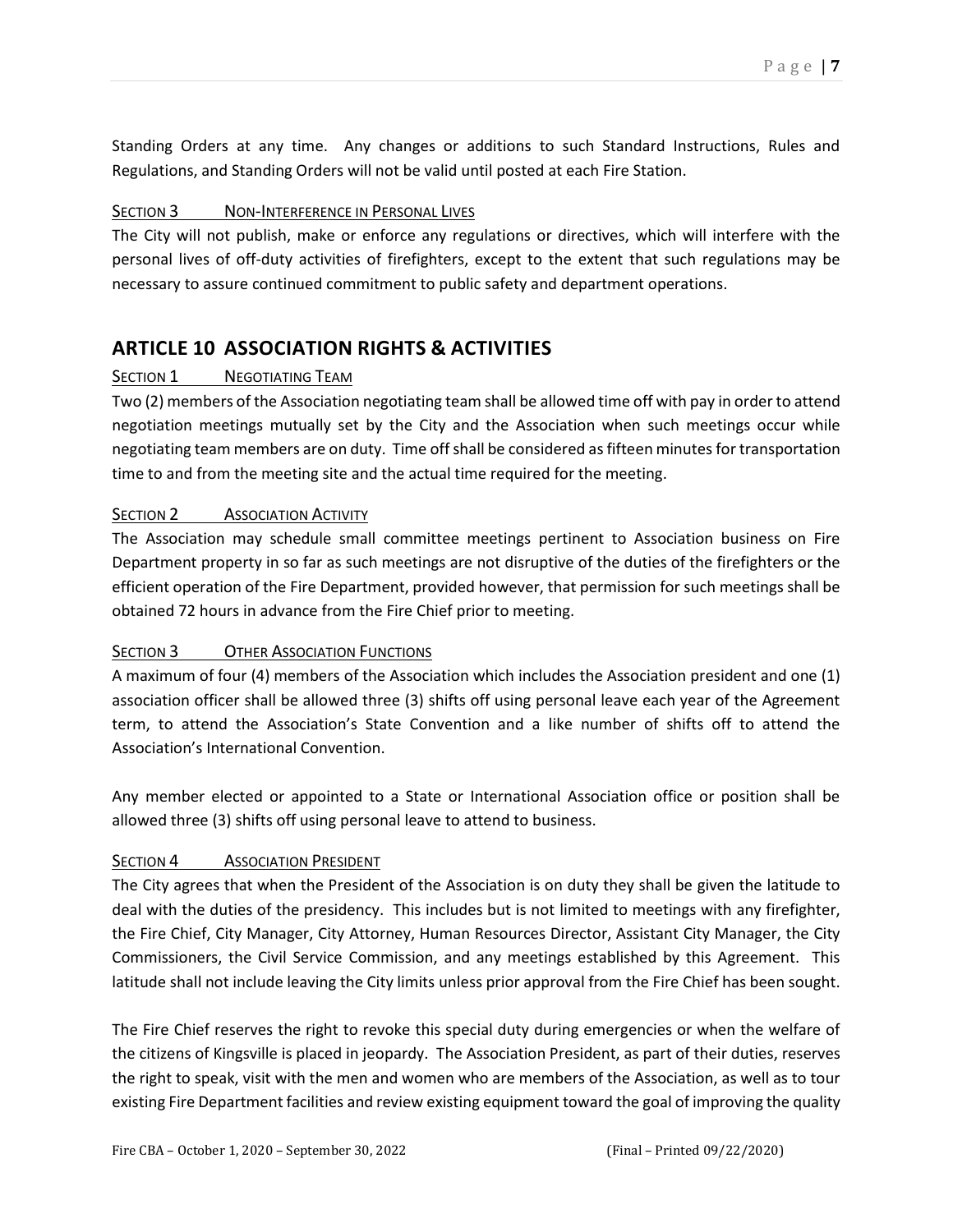of working conditions for the firefighters of the City of Kingsville. In addition, the President may participate as the duly elected representative of members of the bargaining unit in any discussion that may affect the working conditions of any Association member.

#### SECTION 5 ACTION OUTSIDE THE CITY LIMITS

It is understood and agreed that any member of the bargaining unit who is directed by their supervisor to perform duties outside the City limits will be considered to be within the course and scope of their employment while performing such duties.

#### <span id="page-7-0"></span>**ARTICLE 11 PAYROLL DEDUCTION OF DUES**

The City agrees to deduct dues from the pay of Association members upon receipt from the Association of a "Dues Deduction Card" or similar form voluntarily and individually authorized, signed, and dated by each member of the Association. Such dues will be deducted in the amount specifically authorized by the individual and the Association. The deduction of dues will begin the first full pay period following receipt of the "Dues Deduction Card". The member's authorization to deduct dues shall remain in full force and effect for the term of this Agreement or until terminated by the member.

At any time, a member of the Association desires to withdraw dues deduction authorization, he/she may do so. Such action will be initiated through a "Termination of Dues Deduction Card" signed by the member of the Association. The City shall terminate deduction of such dues on the first full pay period following receipt of the "Termination of Dues Deduction Card".

The City will be obligated to remit to the Association only those sums deducted as dues and assessments from the Association member's pay check and will not be liable for damages to the Association, and individual member, or other group or person for failure to deduct any authorized sum for any reason. Deduction of Association dues shall be subordinate to all other deductions or liens legally placed upon the member's pay. The Association shall supply the City with all necessary information for payroll deduction of dues. The City will be responsible for maintaining on file all forms necessary to administer this section. The City will inform the Association of any changes in dues deductions, by submitting a copy of the member's dues deduction form to the Secretary of the Association.

#### <span id="page-7-1"></span>**ARTICLE 12 DUTIES**

Members of the bargaining unit shall be assigned to perform duties within the Chief's discretion including, but not limited to, firefighting, fire prevention, fire dispatch, rescues, emergency medical service, public safety education, training, project management, care and maintenance of facilities(for example, changing filters, maintaining yard, trash disposal, changing light bulbs, sweeping, mowing, dusting, dishes, laundry, etc.), equipment and apparatus not to include structural or other types of projects requiring licensing and/or permits.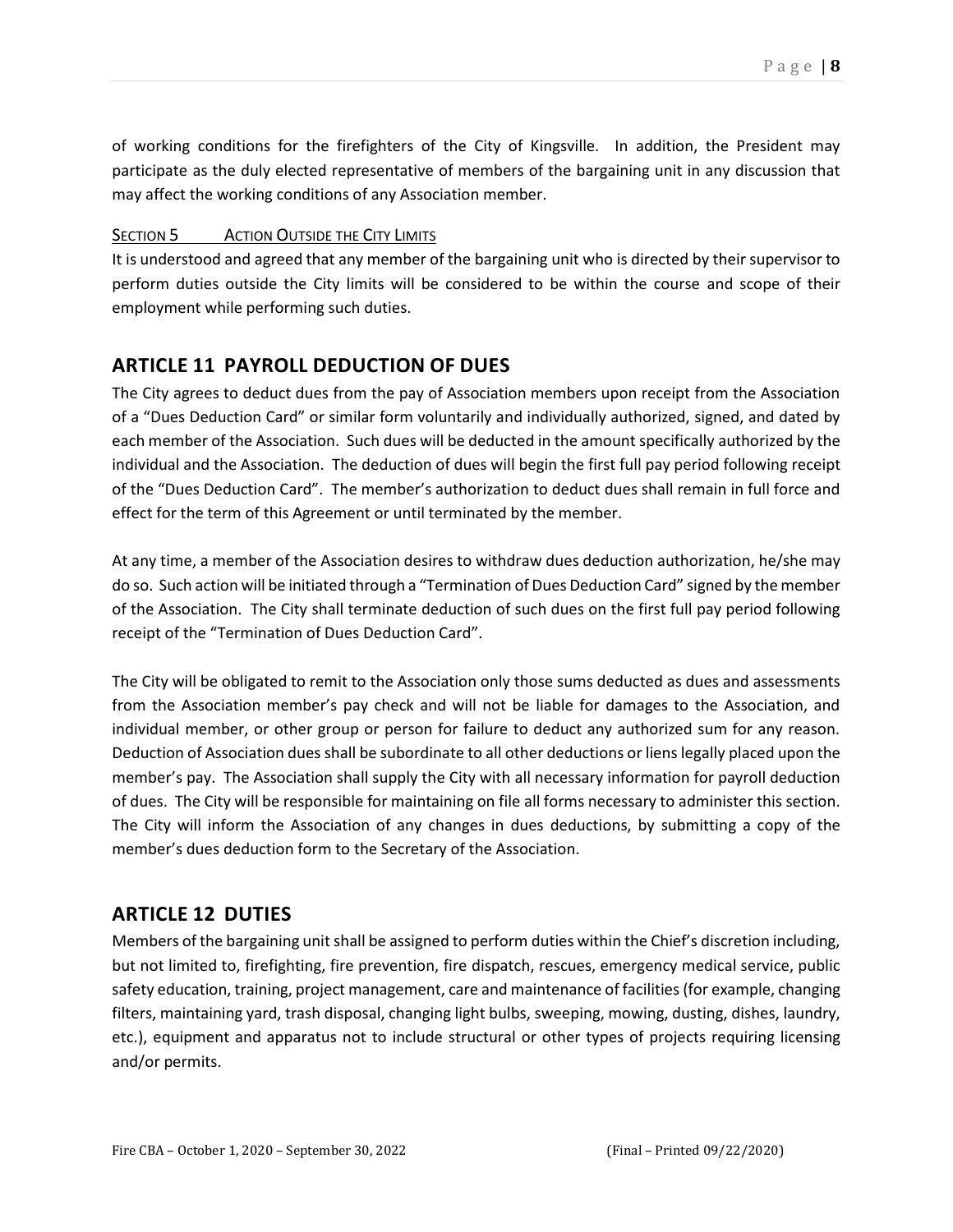#### <span id="page-8-0"></span>**ARTICLE 13 WORKING CONDITIONS**

#### SECTION 1 HOURS OF WORK

#### 24 Hour Shifts

Members of the bargaining unit assigned to work on twenty-four (24) hour shift duty may be assigned to one (1) of three (3) rotating shift. Each shift begins at 8:00 a.m. ends at 8:00 a.m. the following day, and is followed by the two (2) other twenty-four (24) hour shifts.

#### 40 Hour Work Week

Members of the bargaining unit that are not assigned to work on a twenty-four (24) hour rotating shift, shall be assigned to a forty (40) hour work week in a seven (7) day period.

#### SECTION 2 SCHEDULING

The Chief retains the right to make temporary assignments, details and other schedule revisions for operational purposes, provided the regularly assigned schedule shall be stated herein. The days and hours of work for forty (40) hour members of the bargaining unit shall be subject to determination by the Chief as long as said member is given two (2) calendar days advance notice to such change in their working schedule.

#### SECTION 3 SHIFT ASSIGNMENT

Members shall receive at a minimum of 72 hours of notice prior to long-term shift assignment and/or shift change.

#### <span id="page-8-1"></span>**ARTICLE 14 UNIFORMS**

#### SECTION 1 DESCRIPTION

The City shall furnish all members with fire-retardant work uniforms, which may include one pair of shoes, upon initial hire or promotion (if uniform modifications are required) without cost to members. The Chief or designee shall provide replacements as necessary. A complete uniform list is defined as

Work Uniform Shirts (initial issue: 3) Work Uniform Shirts (initial issue: 4) Work Uniform Pants (initial issue: 3) Work Uniform Pants (initial issue: 4) Jacket (initial issue: 1) Jacket (initial issue: 1) Boots (initial issue: 1 pair) Boots (initial issue: 1 pair)

#### Year 1 – FY 2020-2021 Year 2 – FY 2021-2022

#### SECTION 2 PROVISION

The City shall furnish all fire-retardant protective clothing and/or protective devices required of members in the performance of their duties as determined by the Fire Chief.

#### SECTION 3 REPLACEMENT

The City shall replace required clothing items and equipment, as determined by the Fire Chief, which are damaged or worn out in the course of employment without cost to the member.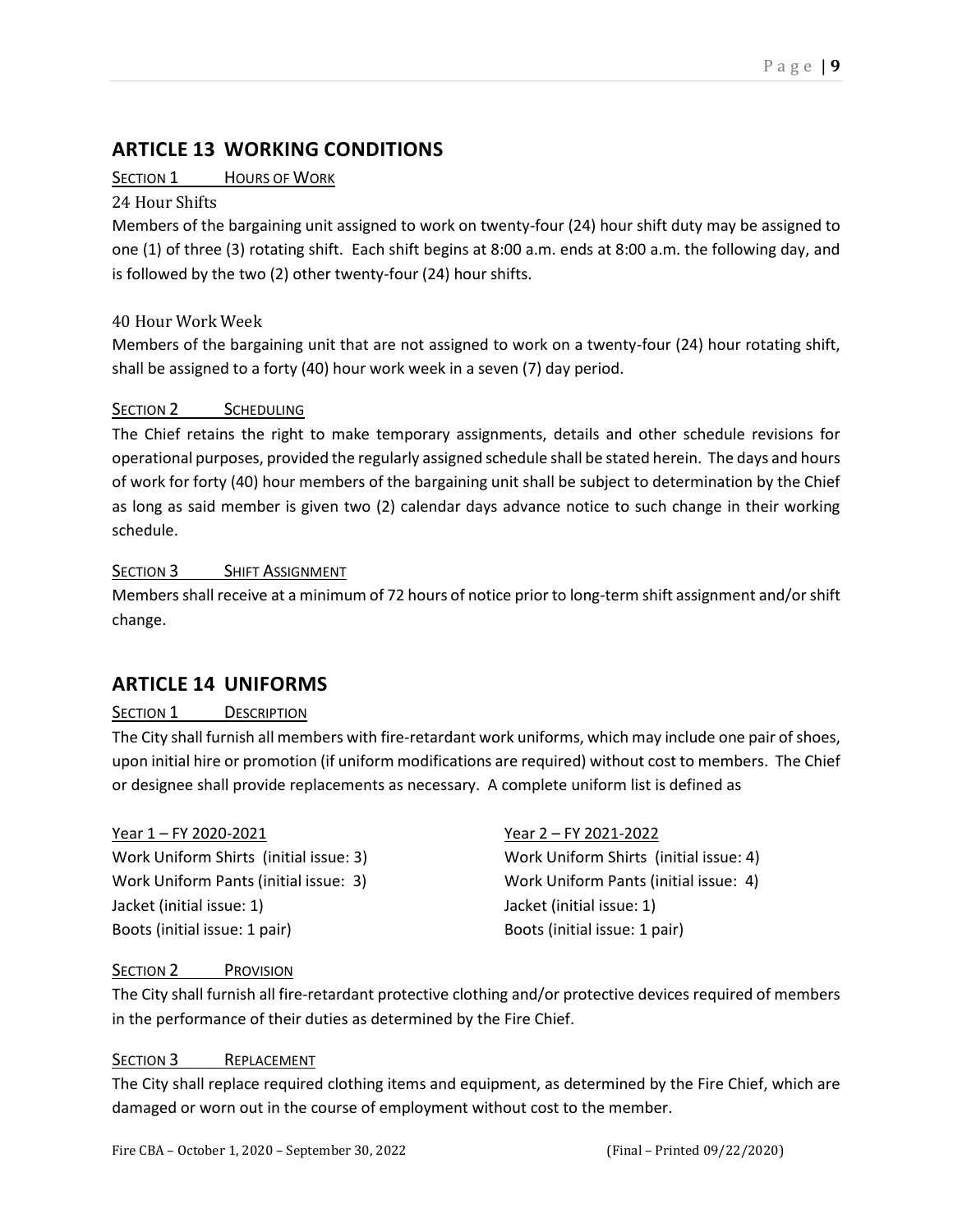#### SECTION 4 CLEANING

The City shall provide for cleaning, laundry service and or cleaning equipment and supplies for the purpose of maintaining work clothing per NFPA standards.

#### <span id="page-9-0"></span>**ARTICLE 15 WORKING OUT OF CLASSIFICATION**

Any member of the bargaining unit assigned to perform the duties of a higher classification by the Chief and in his absence by the officer in charge for a period of 1 hour or more during a shift shall be paid the base salary of the higher classification, plus their own longevity, and certification and/or educational pay, for the period of time which the member is required to work such higher classification. Only the rank of Firefighter may be assigned to fill the rank of Engineer, only the rank of Engineer may be assigned to fill the rank of a Lieutenant, and only the rank of Lieutenant may be assigned to fill the rank of a Captain. Members of the bargaining unit certified as a Paramedic shall be ineligible to work out of classification when only one member certified as Paramedic is on duty.

All efforts will be made to assign only personnel who have at least two (2) years of service (calculated as of date of hire) before assigning the member temporarily to a higher classification.

All efforts will be made to assign only personnel who have at least one (1) year of experience holding rank of Engineer or above (calculated as of date of promotion) before assigning the member temporarily to a higher classification.

Should a staffing issue arise, the Fire Chief or their designee has the authority to assign personnel as needed to fill the higher classification.

#### <span id="page-9-1"></span>**ARTICLE 16 OVERTIME AND CALLBACK**

#### SECTION 1 **OVERTIME**

24 HOUR SHIFT MEMBERS OVERTIME CALCULATION

Members assigned to twenty-four (24) hour shifts shall be paid overtime for authorized hours in excess of one hundred and six (106) hours of actual hours, holiday hours and vacations hours worked for each fourteen (14) day work period.

Hours worked on an actual holiday will be counted as overtime and paid one and half (1 ½) times regular rate of pay. Each twenty-four (24) hour member on duty at 8:00 a.m. when a holiday occurs shall be paid one and a half  $(1 \frac{1}{2})$  times their hourly rate of pay.

#### 40 HOUR WORK WEEK MEMBERS OVERTIME CALCULATION

Members assigned to a forty (40) hour a week position shall be paid overtime for authorized hours in excess of forty (40) hours of actual hours, holiday hours and vacation hours worked for each seven (7) day work period.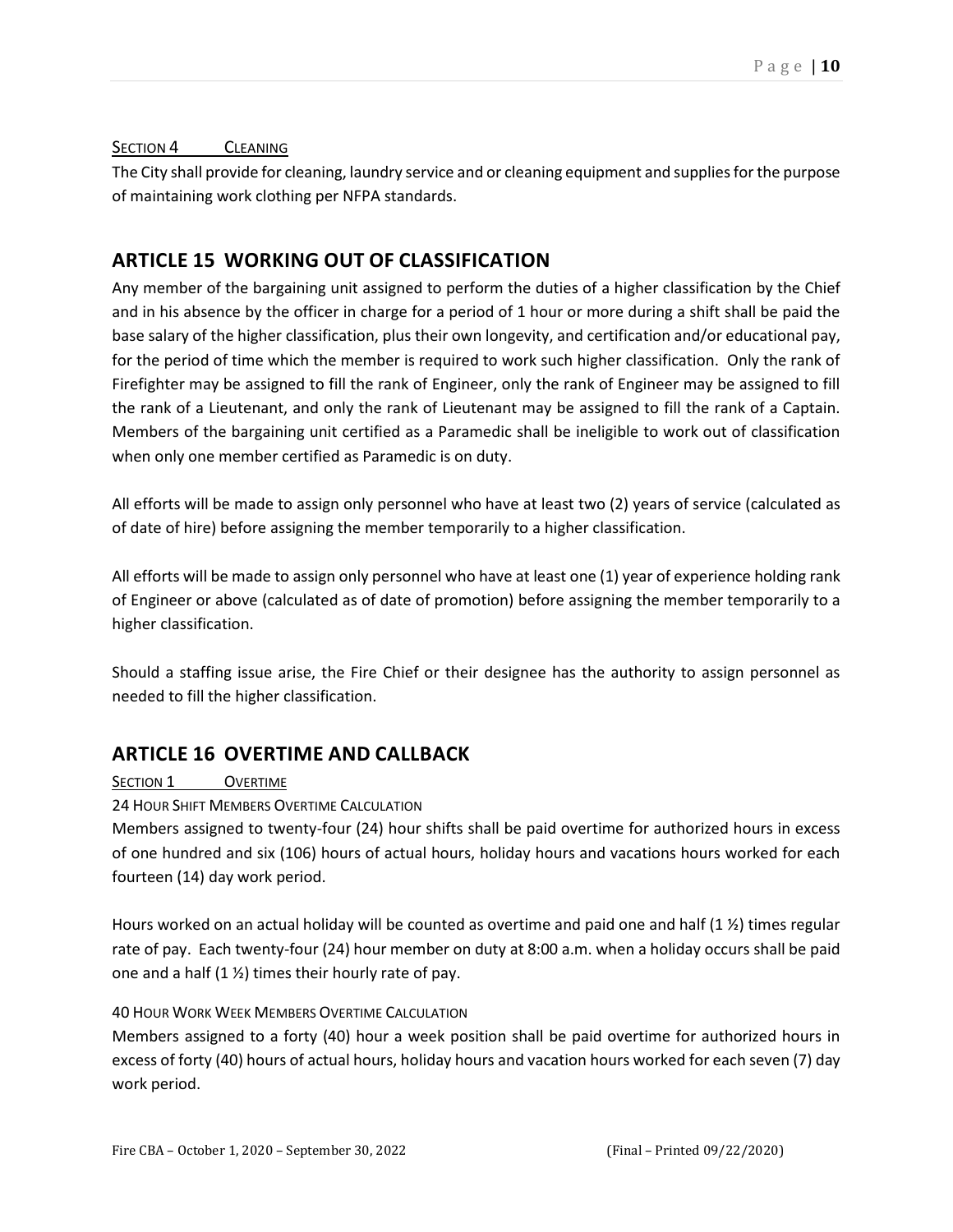#### SECTION 2 SCHEDULED VOLUNTARY OVERTIME

When the daily assigned staffing falls below, or is anticipated to fall below, the minimum staffing level, the Captain may call in off duty personnel to work using the established overtime procedures and availability list.

#### SECTION 3 EMERGENCY CALL BACK VOLUNTARY OVERTIME

Emergency call back overtime is needed when there is a temporary reduction in staffing arising from unanticipated emergency calls or other personnel shortages. All emergency call backs shall be for a minimum of three (3) hour periods and paid at overtime.

A member reporting for emergency call back overtime less than three (3) hours prior to their regularly scheduled shift shall be paid for the actual hours worked.

#### SECTION 4 OUT OF CLASSIFICATION OVERTIME

Members may work up one classification when working overtime if qualified to work in such classification. The member shall be paid overtime at one and one half (1-1/2) times the regular rate of pay for that particular classification. When working up, the member shall be paid overtime based on the lowest step in the higher classification.

#### SECTION 5 MANDATORY OVERTIME (RECALL)

The Fire Chief or designee has the statutory right under Texas Local Government Code 142.0015 to assign overtime as needed.

#### SECTION 6 PAYMENT OF OVERTIME

Overtime payments will be included on the paycheck following the end of the pay period, but offsets may be made for past overpayments or underpayments.

#### <span id="page-10-0"></span>**ARTICLE 17 COMPENSATORY TIME**

#### SECTION 1 **ELECTION**

Members of the bargaining unit may elect to receive compensatory time, at a rate of not less than one and one-half hours for each overtime hour worked, instead of cash overtime pay.

#### SECTION 2 RECORDS

The Fire Department administrative staff shall maintain records of compensatory time for each member of the bargaining unit.

#### SECTION 3 USE

Members of the bargaining unit that elect to use their compensatory time shall be taken with mutual agreement between the member and the Fire Chief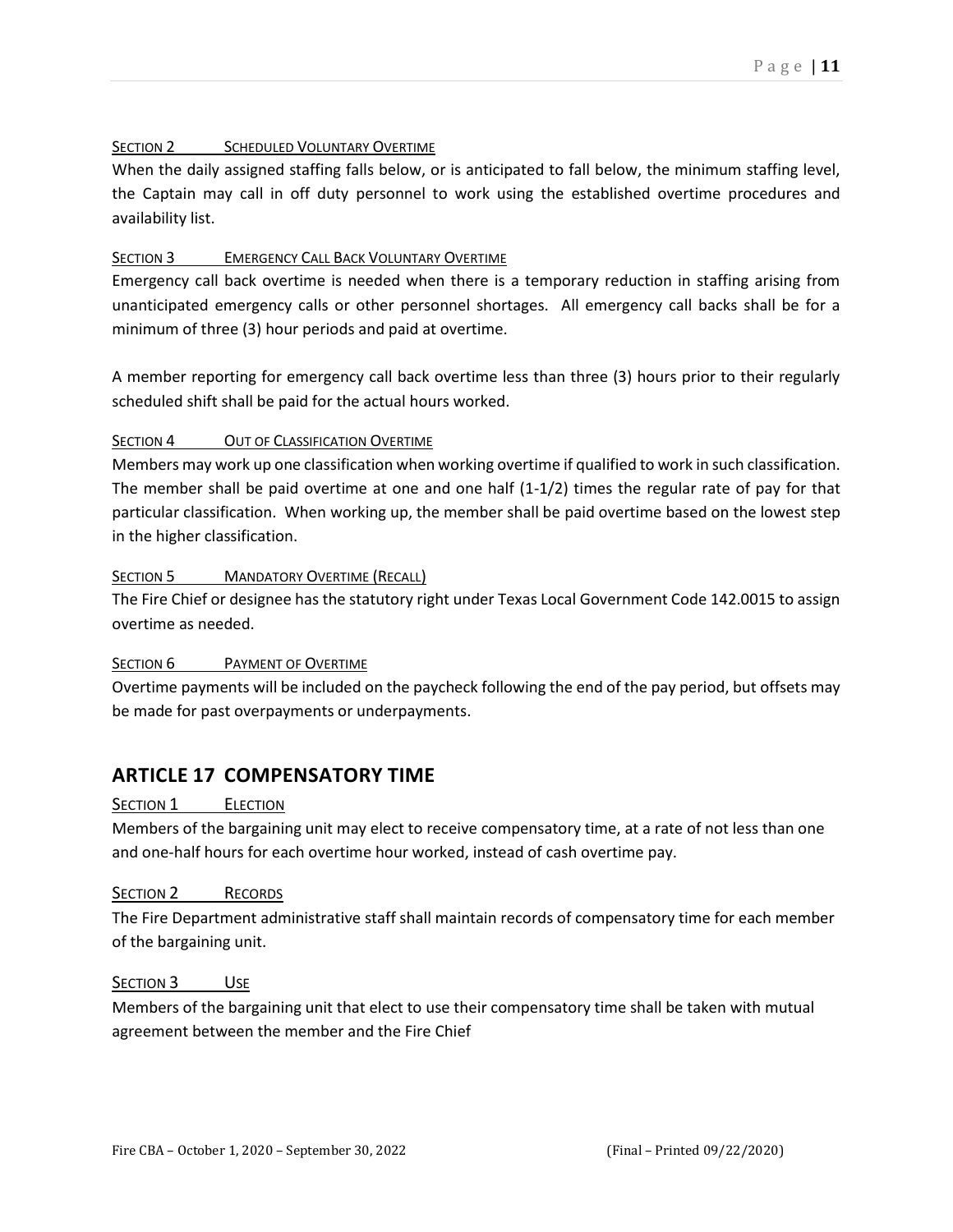#### <span id="page-11-0"></span>**ARTICLE 18 ALTERNATE HIRE PROCESS**

#### SECTION 1 ELIGIBILITY

Applicants must have all of the following to be eligible under this process and will not be required to take an entry level exam:

- A. Basic Structural Firefighter certification through Texas Commission of Fire Protection (TCFP).
- B. Emergency Medical Technician Paramedic certification through Texas Department of State Health Services (TDSHS) or National Registry.
- C. Two (2) years of experience as a certified/licensed paramedic.
- D. Applicant must be between the ages of 19 and 45 years of age.
- E. Valid Texas Department of Public Safety Driver's License

#### SECTION 2 ENTRY REQUIREMENTS

Applicants must successfully complete processes required by entry-level candidates of application, agility, interview, physical, drug screen and psychological examination.

Applicants under the alternate hiring process may not appeal a rejection by the Fire Chief.

To the extent allowed by law, the City shall indemnify the Association and hold it harmless against any and all claims, demands, suits, or other forms of liability that may arise out of, or by reason of, any action taken in compliance with this article, excluding gross negligence, recklessness, or intentional conduct of the parties.

The parties have entered into this agreement in good faith and understand and agree that the provisions of this article are in compliance with the authority granted the parties under Chapter 174 of the Texas Local Government Code that allows the City and the Association to mutually alter provisions of Chapter 143 of the Texas Local Government Code.

#### SECTION 3 RE-HIRE

Former City of Kingsville firefighters with less than two (2) years break in City of Kingsville service may be considered for rehire.

- Meet current position requirement for Firefighter
	- 1) Background
	- 2) Agility
	- 3) Physical
	- 4) Psychological
	- 5) Drug Screen
- Resigned from City on voluntary basis, and left the City in good standing
- Makes application for rehire within two (2) years of the date of resignation from City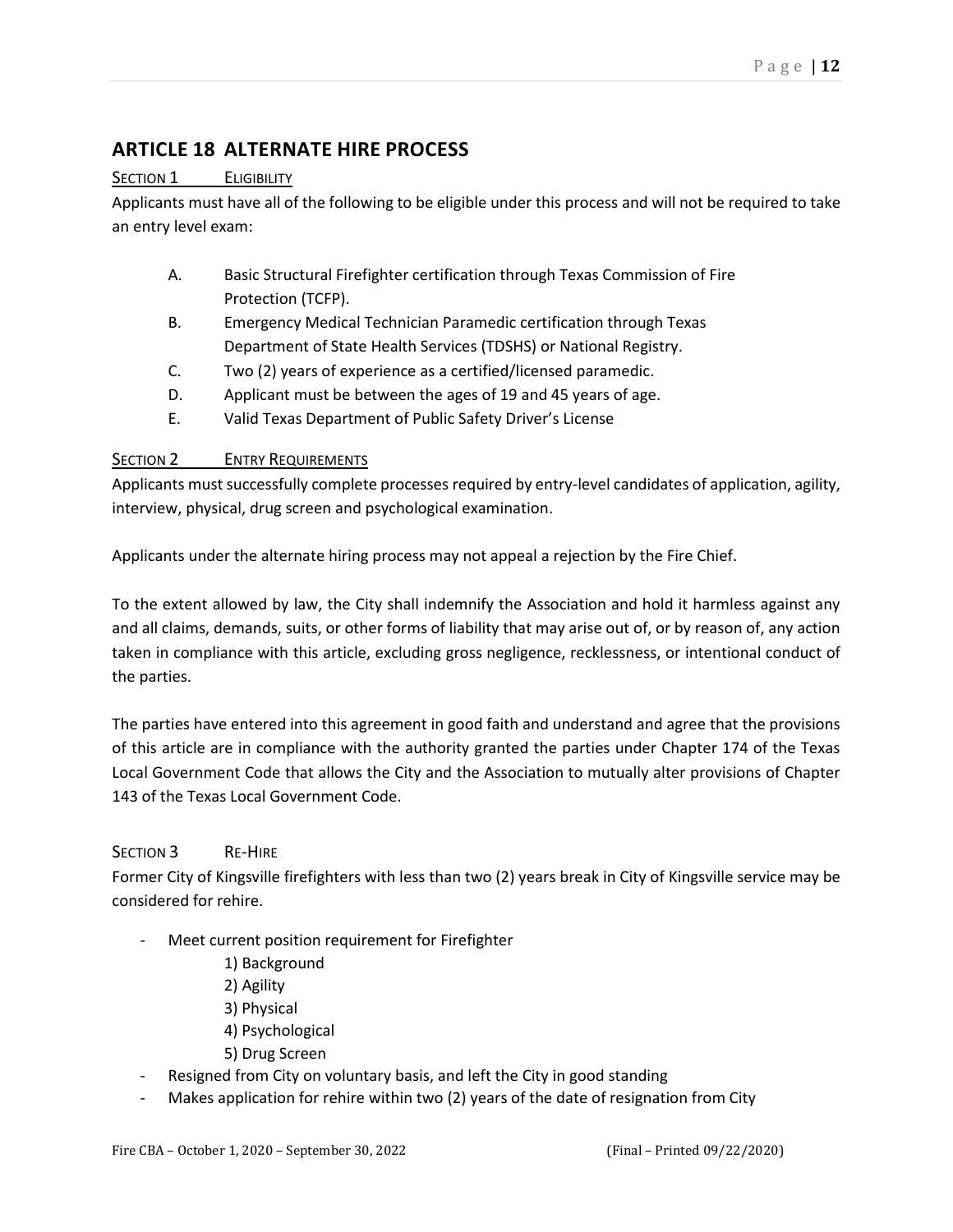- Former City employees rehired will be placed in position of Firefighter.
- Rehired employees will not be able to test for a qualified ranking position until the completion of two (2) years of service.
- Rehired employees shall be considered as newly hired employees for seniority purposes.

#### <span id="page-12-0"></span>**ARTICLE 19 PROMOTIONS**

SECTION 1 PROMOTIONAL PROCEDURES

The promotional examination shall consist of the following:

- A. Written Examination
	- 1. Candidates must score at least seventy percent (70%) or better on the written examination to advance to the next step of the promotional procedure. The written examination shall count as seventy percent (70%) of the total promotional score.
	- 2. Any change in the Promotional Reading Lists shall be posted in January no later than January  $31<sup>st</sup>$ of each year.

#### B. Skills Assessment

Candidates that successfully pass the written examination will be required to participate in a skills assessment that is developed and/or approved by the Fire Chief. A candidate must pass the skills assessment with a score of seventy percent (70%) or better to be placed on the promotional list. The skills assessment score shall count as thirty percent (30%) of the promotional score.

Once a candidate has successfully passed the skills assessment, their score from the written exam will be multiplied by seventy percent (.70), their score from the skills assessment will be multiplied by thirty percent (.30), and then the two resulting numbers will be added together to provide the base promotional score.

#### SECTION 2 SENIORITY POINTS

Candidates successfully passing the written exam and skills assessment will have seniority points added to their base promotional score to create their total promotional score. A maximum of 10 seniority points may be added to the base promotional score, as follows:

| Uninterrupted service in   | 1 point per year of service |
|----------------------------|-----------------------------|
| Kingsville Fire Department | (up to 10)                  |

#### SECTION 3 PROMOTIONAL ELIGIBILITY LIST

Once candidates have received their total promotional scores, their name shall be placed on a promotional eligibility list in the order of highest score to lowest score. The Eligibility List shall be valid for one (1) year from the date of Civil Service Commission Approval.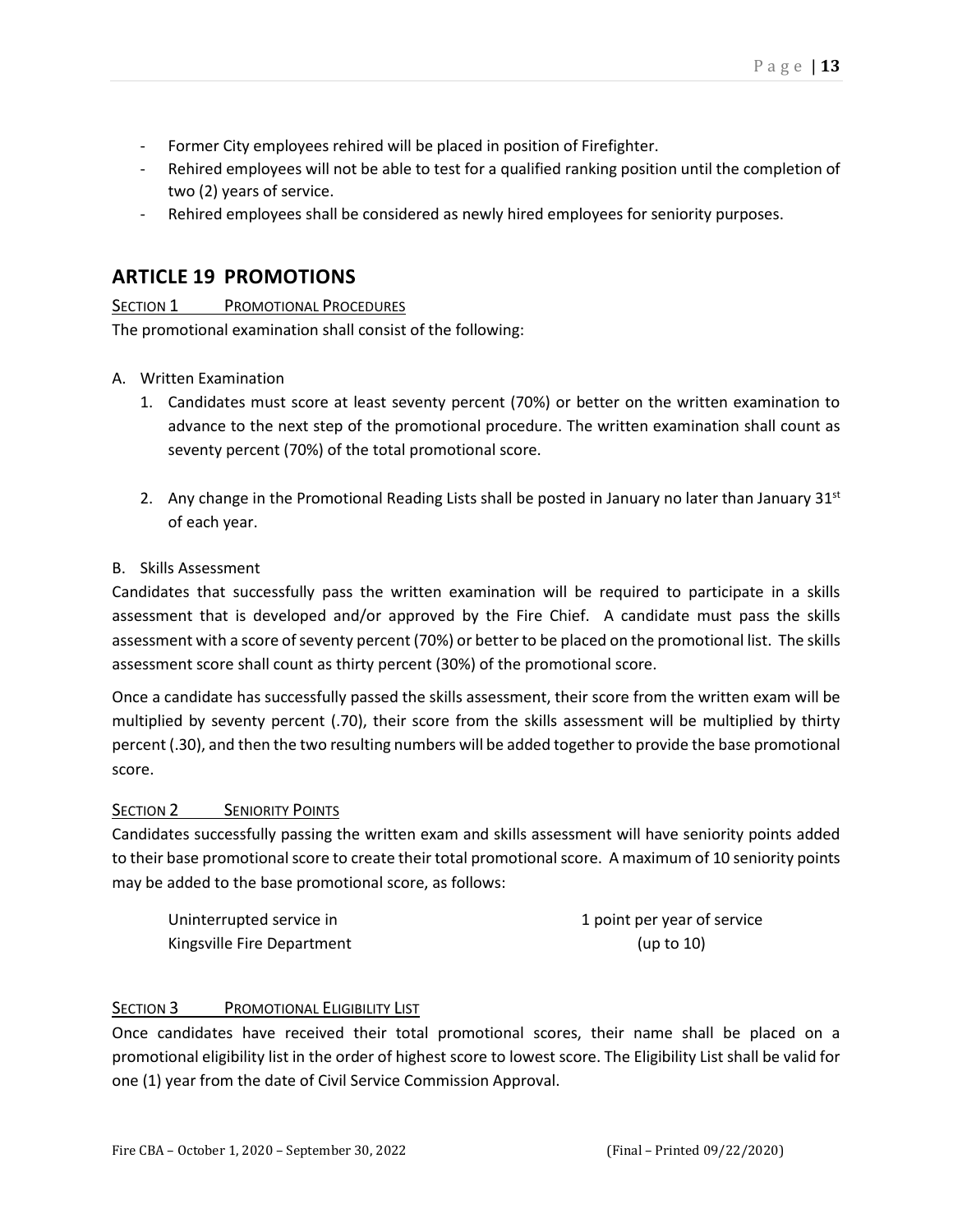#### SECTION 4 DRUG/ALCOHOL TESTING

Candidates will be selected from the promotional list for a drug/alcohol test as vacancies become available. Upon successful completion of the drug/alcohol test, the candidate will be offered the promotion.

#### <span id="page-13-0"></span>**ARTICLE 20 OFF-DUTY EMPLOYMENT**

The Fire Chief shall create a policy regarding off duty employment. Policy must be continuously updated as changes occur. The following information shall be required by the Fire Chief due to firefighters being injured during their off duty employment and reporting to their next scheduled shift without notifying their shift Captain of their off duty employment injury. (1) Name and address of employer. (2) Phone number of employer for emergency for emergency contact by the department. Off duty employment shall not interfere with normal work schedules or emergency duties. Copies of the policy shall be filed in the Human Resource Department, the Risk Manager and City Manager's office. Permission to work off duty employment shall not be unreasonably withheld.

#### <span id="page-13-1"></span>**ARTICLE 21 LABOR MANAGEMENT COMMITTEE**

The City and the Association recognize communication between Management and the Association is indispensable to the accomplishment of a sound and harmonious Labor – Management Committee. This Committee shall consider, discuss, and resolve issues or problems pertaining to the employment conditions of the firefighters. Such issues may include proposed changes in safety equipment and devices, clothing, and procedures for the reduction or elimination of hazards to the mission of the Fire Department. Such discussions shall not be tantamount to, or an extension of, the bargaining process, but shall be for the purpose of encouraging productive relations between the parties and the improvement of the fire service to the community. The Committee shall consist of four (4) members, two (2) to be appointed by the Association and two (2) to be appointed by the Chief. All four (4) members of the committee must be present for a meeting to be held. The Labor – Management Committee shall meet at times mutually agreeable to both parties and meetings may be canceled by mutual agreement of the Committee members. There shall be a written agenda, prepared by the party requesting the committee meeting, on matters to be discussed and provided to the Committee members at least one week in advance of the meeting.

#### <span id="page-13-2"></span>**ARTICLE 22 GRIEVANCE PROCEDURE**

#### SECTION 1 SCOPE OF PROCEDURE

The City and the Association agree that the purpose of this grievance procedure is to provide a just and equitable method for resolving disagreements between the parties, involving the interpretation, application or alleged violations of this Collective Bargaining Agreement. For the purposes of this article only, working days are defined as Monday-Friday, excluding weekends and City holidays.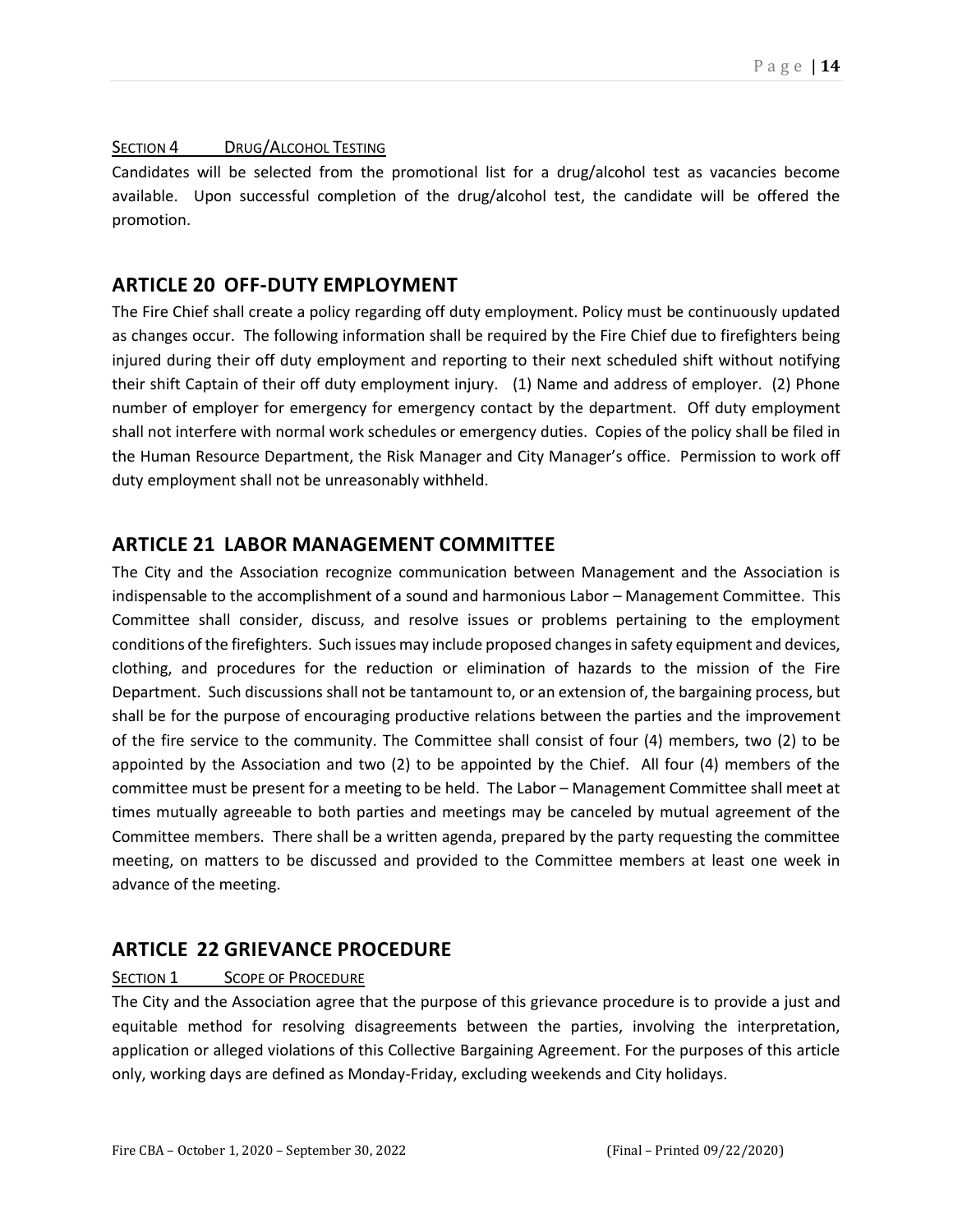#### SECTION 2 **GRIEVANCE PROCEDURES**

The Association, or any member covered under the Agreement, may file a grievance, and shall be afforded the full protection of this Agreement.

Step 1. The Association, or any member covered by this Agreement, having a matter which is felt to be a grievance, shall submit, within ten (10) working days of the actual event causing the problem, a written grievance to the Association Grievance Committee.

The grievance shall include:

- (1) A statement of the grievance and the facts on which it is based;
- (2) The section(s) of the Agreement which have been violated;
- (3) The remedy or adjustment, if any is sought;
- (4) The signature of the member.

The Association Grievance Committee shall have ten (10) working days from receipt thereof in which to act on the grievance. If the Association Grievance Committee decides in their sole discretion that no grievance is found to exist, no further action shall be required. If a grievance is found to exist, the Committee shall process the grievance by passing it to Step 2.

Step 2. If a grievance is found to exist, the matter shall be submitted to the Fire Chief or their designee within the ten (10) working days as specified by Step 1. If the Fire Chief and/or their designee is not available, the Supervisor in charge may receive the copy of the grievance. The Chief shall render a decision and respond to the Association Grievance Committee, in writing, within ten (10) working days from receipt thereof.

#### Step 3

If the grievance is not resolved in step two (2), the Association Grievance committee shall submit the grievance in writing to the City Manager or their designee within ten (10) working days from the receipt of the step two (2) decision. The City Manager or their designated representative shall review the matter and render a decision in writing to the Association Grievance Committee within ten (10) working days of receipt of the grievance.

Step 4. If the grievance is not resolved at Step 3 then the City and the Association shall request the assistance of the Federal Mediation and Conciliatory Service, within ten (10) working days excluding weekends and holidays. The mediator will advise the parties of their availability for mediation of the grievance. Failure to resolve the grievance in mediation shall constitute the grievance unresolved.

Step 5. If the grievance is not resolved at Step 4, the Association Grievance committee may request arbitration. If a grievance is requested to be submitted to arbitration, the City and the Association shall first attempt to mutually agree on an arbitrator. If after ten (10) working days the parties fail to agree upon an arbitrator, a list of seven (7) neutral arbitrators shall be requested from the American Arbitration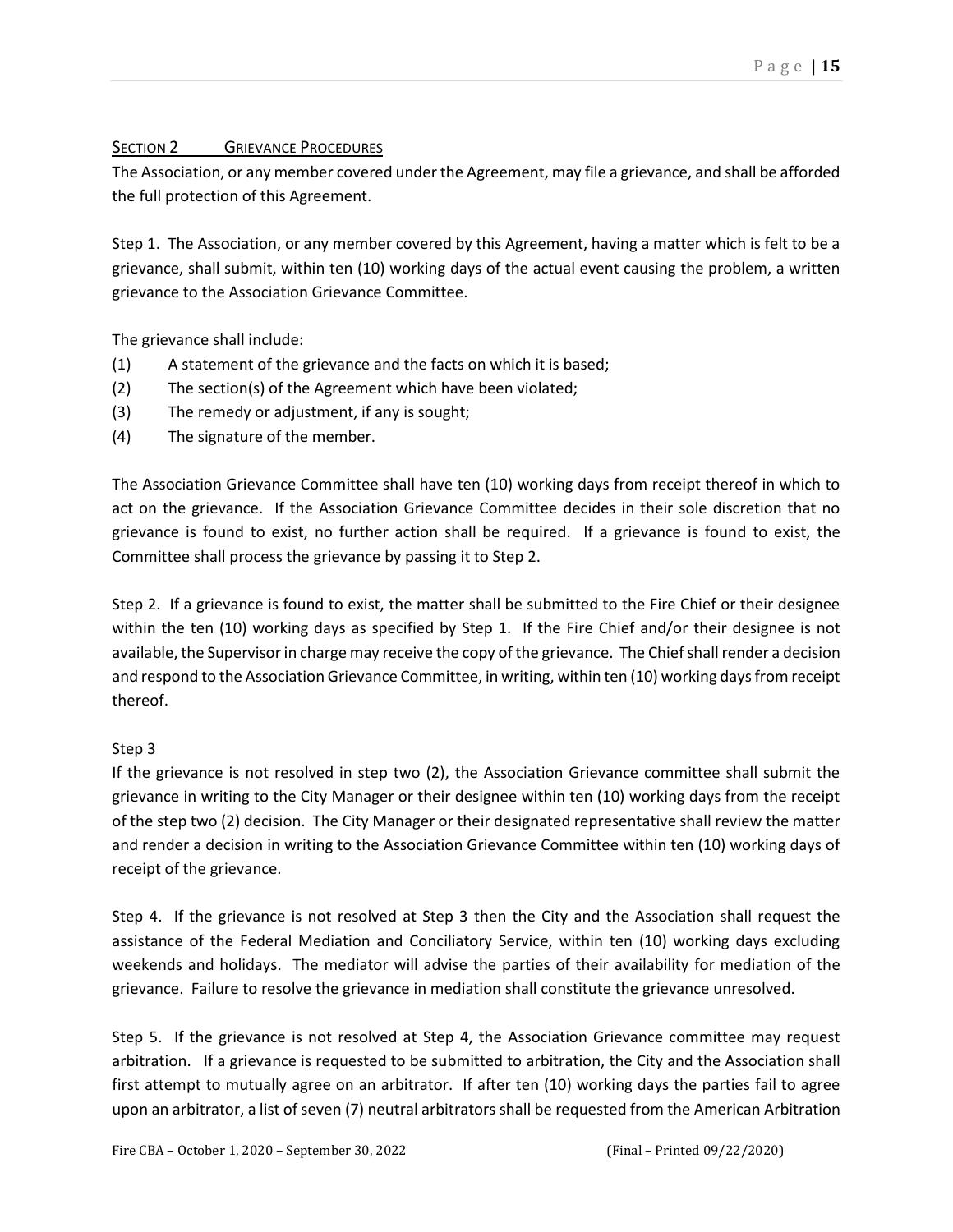Association or the Federal Mediation and Conciliation Services (F. M. C. S.). Within ten (10) working days from receipt of the list, the Association and the City shall alternate in striking a name from the list until only one name remains. If neither party volunteers to strike a name first, it shall be decided by flipping a coin. The arbitrator will advise the parties of their availability for arbitration of the grievance.

#### SECTION 3 **ARBITRATION**

#### A. Scope of Arbitrator/Arbitration

Within thirty (30) calendar days after the conclusion of the hearing or the filing of the briefs, the arbitrator shall issue a written opinion and ruling with respect to the issues presented, a copy of which shall be mailed or delivered to the Association Grievance Committee and the City. The arbitrator shall not have the power to add to, amend, modify, or subtract from the provisions of this Agreement in arriving at their decision on the interpretation of this Agreement and to make conclusions of fact based upon the evidence submitted at the arbitration hearing and to apply the contractual provisions to said facts. The arbitrator shall confine themselves to the precise issue submitted for arbitration and shall have no authority to determine any other issues not so submitted to them. The conclusion reached by the arbitrator shall be based solely on evidence adduced at the hearing. The decision of the arbitrator shall be final and binding upon the City, the Association and all members covered by this Agreement.

#### B. Arbitration Expenses

Fees and expenses of the arbitrator shall be borne by the party ruled against as determined by the arbitrator in their award. The City shall bear the expenses of any witnesses called by the City. The Association shall bear the expenses of any witnesses called by the Association, except for members who are on duty during the time they are to testify. The Association agrees to call no more than three (3) members on duty to be witnesses; expenses for additional on duty members called by the Association to be witnesses, will be paid by the Association.

#### C. Rules for Arbitration Hearings

The parties, during arbitration hearings, shall have the following rights and duties:

- 1. To exchange the names of witnesses to be called and the nature of their testimony prior to the hearing;
- 2. To require the arbitrator to subpoena witnesses;
- 3. To be represented by legal counsel;
- 4. To present evidence, testify, and argue the evidence;
- 5. To confront and cross-examine adverse witnesses (subject to the reasonable discretion of the arbitrator to admit hearsay evidence);

Judicial rules of evidence need not be strictly followed; however, witnesses may be placed under the rule. The arbitrator shall not communicate with parties or witnesses relating to the facts or subject matter of the case outside of the arbitration hearing.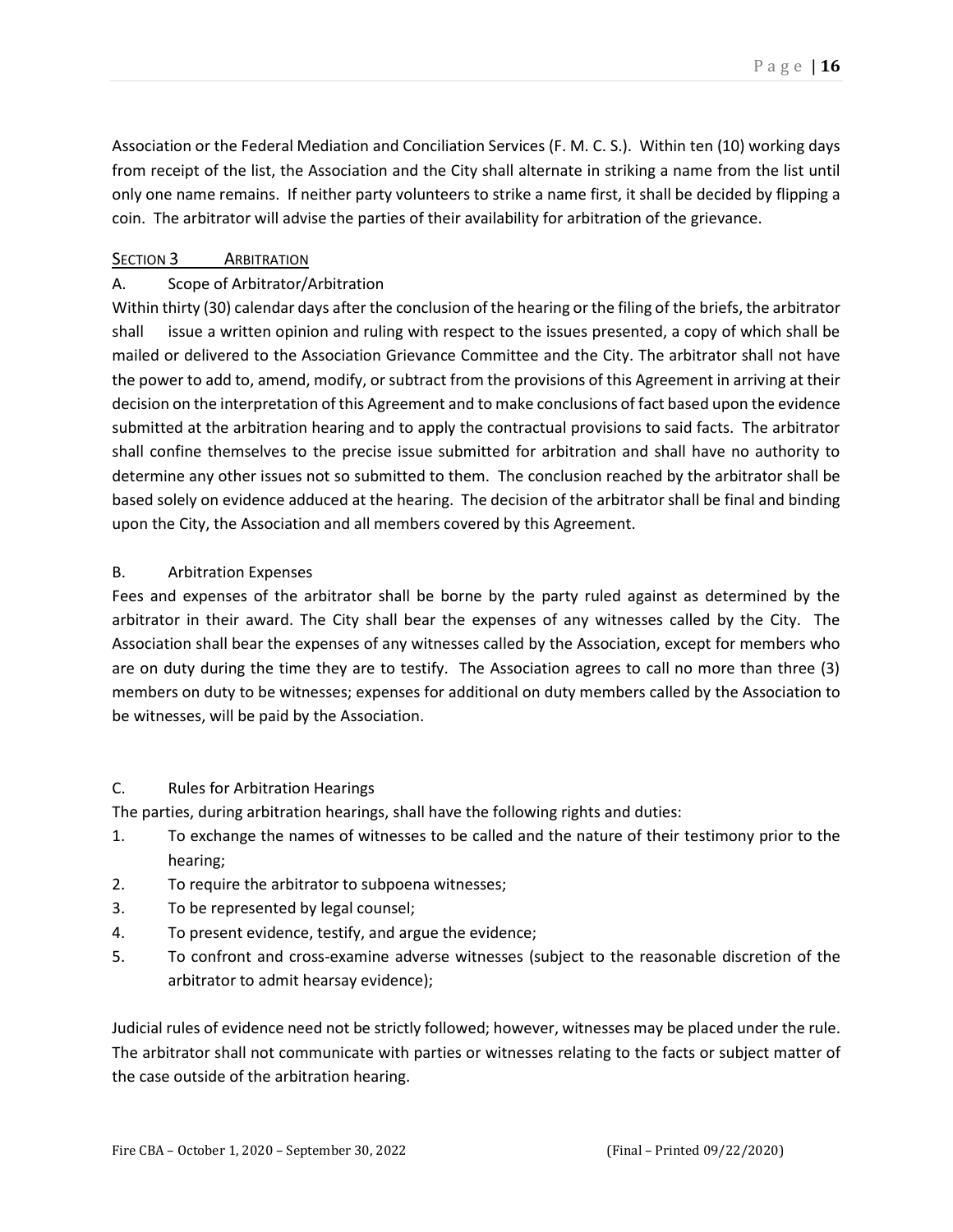#### SECTION 4 TIME LIMITS

The parties shall adhere to the time limits set forth in the procedure. In the event the member or the Association fails to meet the time limits, at any step in procedure, the grievance shall be considered satisfied and no further action taken. Failure by the City to meet the time limits at any step, the grievance shall be considered resolved in favor of the Association.

#### SECTION 5 DUE DATE

If a deadline falls on a day when the appropriate office is closed, the due date shall be on the next day when it is open.

#### <span id="page-16-0"></span>**ARTICLE 23 LEGAL PROCEDURE**

#### SECTION 1 LEGAL DEFENSE

In the event that a civil action is filed against a member of the bargaining unit for conduct performed while on duty in the official performance of their duty, the City shall provide legal representation to the member under the terms and conditions of this article. The City, by conducting or participating in the defense of the members of the bargaining unit, does not assume any obligation or liability or otherwise imposed by law and does not expressly or implicitly waive any immunity or defense, which may be available to the City. The City shall have no obligation not otherwise imposed by law for any judgment, which is rendered against a member of the bargaining unit. The City shall have the option, at its sole discretion, of retaining an outside lawyer or providing legal representation through the Office of the City Attorney.

#### SECTION 2 NO OBLIGATIONS

The City shall have no obligations to provide legal representation to a member of the bargaining unit where:

- A. The conduct of the member has given rise to the civil action that constitutes a violation of rules, regulations or procedures, a violation of the orders of supervisor, gross negligence, recklessness, or intentional wrongdoing;
- B. The conduct of the member has given rise to civil action and is outside the scope of the member's employment.
- C. Legal representation is provided by a third party, such as automobile liability insurance, or the like.

#### SECTION 3 NOTIFICATION

The member of the bargaining unit shall notify the City of any claim being made against such member no later than 15 days from the date that the member received notice of such claim, and shall request, in writing through the Chief, that the City assume the defense of the member regarding such claim.

#### SECTION 4 CORRESPONDENCE WITH CITY ATTORNEY

If suit is filed against a member of the bargaining unit, the member shall immediately forward to the City Attorney every demand, notice, summons or other process received by the member.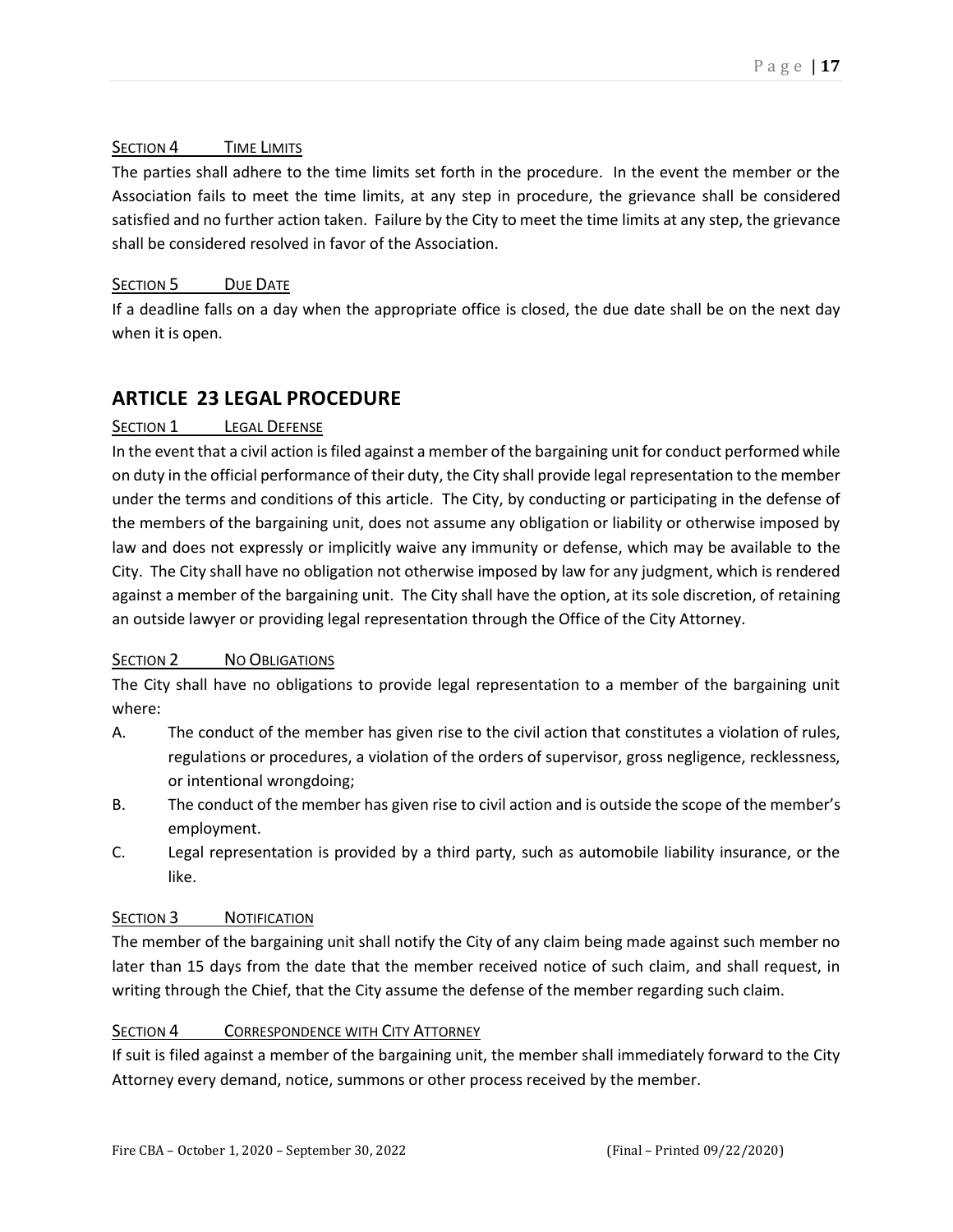#### SECTION 5 COOPERATION OF FIREFIGHTER

The member of the bargaining unit shall cooperate with the City and upon its request shall assist in making settlements, in the conduct of suits, in endorsing any rights of contribution of indemnity against any person or organization who may be liable for all or part of such damages and shall attend all hearings and trials and assist in securing and giving evidence and obtaining the attendance of witnesses. Furthermore, any failure of the member to cooperate with the City in providing legal representation or otherwise violating provisions of this article shall be grounds for denial of legal representation or termination of such obligation.

#### SECTION 6 OTHER RIGHTS AND OBLIGATIONS OF CITY

<span id="page-17-0"></span>No provision of this article shall in any way affect other rights or remedies that the City may have.

#### **ARTICLE 24 DRUG TESTING**

#### SECTION 1 APPLICABILITY

The City's current Substance Abuse Policy shall be of full force and effect as to persons who come within the purview of this Agreement except when expressly excluded herein. All provisions of the Substance Abuse Policy pertaining to alcoholic beverages, inhalants, and prescription drugs shall be fully applicable. The following special provisions shall apply only to illegal drugs. These terms shall be construed in accordance with the definitions contained in the City's Substance Abuse Policy.

#### SECTION 2 **CHOICE OF MANAGER**

"Manager" as used herein shall be that person or agency, but always an independent contractor, who shall be responsible for collecting, testing and reporting results on any sample, of whatever nature, used for implementation and administration of the City's Substance Abuse Policy

#### SECTION 3 RANDOM TESTING

All City employees are subject to random testing without cause.

Selection of subjects or persons for random testing for alcoholic beverages, illegal drugs, inhalants, or prohibited substances by the responsible authority may be accomplished by the responsible authority by reasonable means which does not constitute a pattern, custom, or practice. By way of illustration and not be way of limitation, the responsible authority may require all person's subject to random testing to be tested on a given day. The responsible authority may also require those person's subject to random testing in one department only to be tested on a given day.

The responsible authority's choice of mode for determining random testing shall be presumed valid subject to a clear showing of abuse of discretion.

#### SECTION 4 **TESTING FOR CAUSE**

All members of the bargaining unit shall be subject to testing for cause. Cause shall be "tenable inference" as defined in the City's Substance Abuse Policy.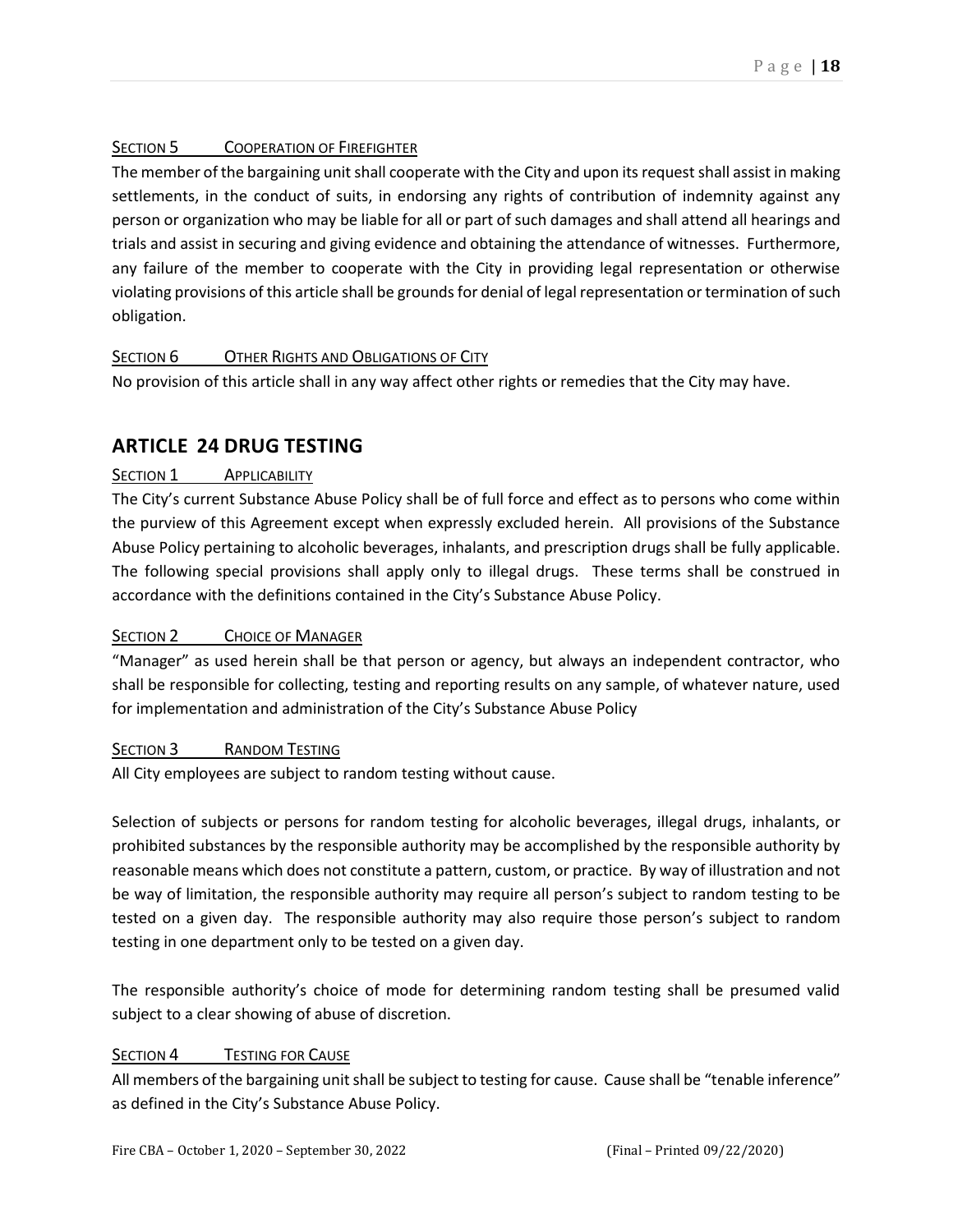Any member who demonstrates a tenable inference that they are at that time in violation of any of the provision of the City Substance Policy may be subject to an immediate appropriate substance abuse test.

The member's immediate supervisor, department head, acting department head, and a person acting in their stead, the City Manager, or the Human Resource Director may order the testing.

Any member who refuses to submit to an immediate appropriate substance abuse testing when ordered by an appropriate official as listed above shall be indefinitely suspended. If the member so indefinitely suspended appeals the indefinite suspension and on appeal it is determined an order for testing was issued, and the member refused to obey such order, and the person giving such orders was justified in forming the tenable inference as defined herein, the indefinite suspension shall be upheld and the member may not be rehired by the City of Kingsville for a period of one year.

#### SECTION 5 COMPLIANCE WITH POLICY AND DISCIPLINARY ACTION

All members shall refer to the current City of Kingsville Policy # 830 Substance Abuse Policy in regards to compliance and consequences of failure to comply with this policy.

#### SECTION 6 RECORDS PROCEDURES

#### Release of Information

Requests for employment verification or references for a member indefinitely suspended under this policy shall be forwarded to the Human Resource Department. For Texas Employment Commission hearing on granting unemployment insurance, the City will cite a rules violation as the reason for termination and will supply a copy of the letter of indefinite suspension, which states specific reasons. Where there is doubt about the release of information, the Legal department shall be consulted for guidance.

#### Reporting Conviction to Federal Agency

In compliance with the Drug Free Workplace Act, the Human Resource Department will notify the appropriate federally agency within ten (10) days after receiving notice from the member of a conviction under criminal drug statutes.

#### SECTION 7 OFF DUTY CONDUCT

No off duty conduct shall impair on-duty performance notwithstanding anything else to the contrary herein the provisions of this section only shall apply to all substances, i.e., alcoholic beverages, inhalants, illegal drugs, and prescription drugs.

#### SECTION 8 HOLD HARMLESS

To the extent possible the City agrees to hold harmless the Association for any suit or cause of action, which is a direct result of negotiating and executing this Agreement.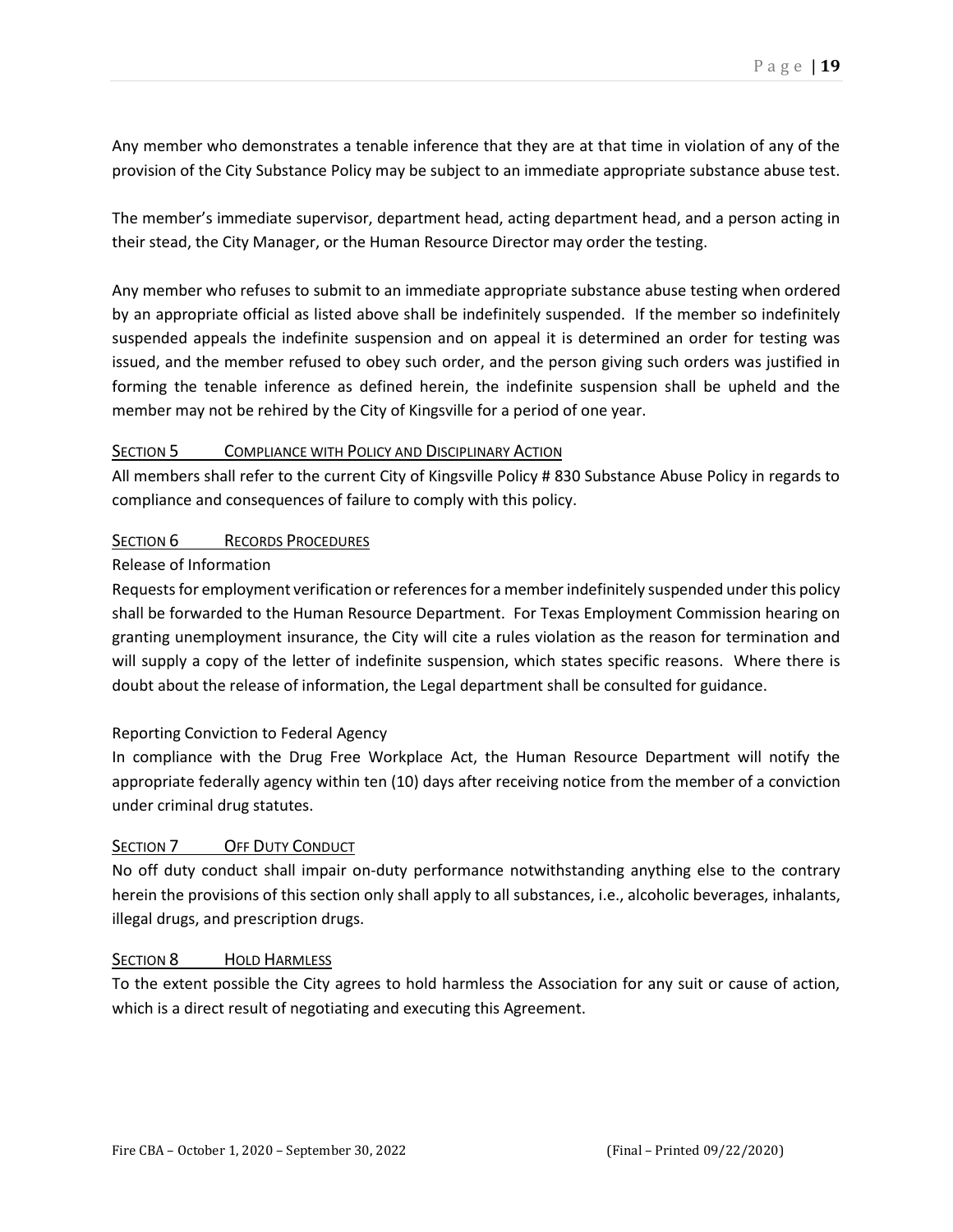#### <span id="page-19-0"></span>**ARTICLE 25 HOLIDAYS**

#### SECTION 1 DESIGNATED HOLIDAYS

Each firefighter shall receive the following eight (8) holidays per year:

- 1. New Year's Day
- 2. Martin Luther King Day (MLK)
- 3. Good Friday
- 4. Memorial Day
- 5. 4<sup>th</sup> of July
- 6. Veteran's Day
- 7. Thanksgiving Day
- 8. Christmas Day

The Holiday shall be on the actual holiday.

#### SECTION 2 HOLIDAY LEAVE

A. Member's assigned to twenty-four (24) hour shifts shall be entitled to the number of scheduled working hours off for each holiday (ex. 24 hour shift = 24 hours off).

Member's assigned to a forty (40) hour work week shall be entitled to 8 working hours off for each holiday.

The current practice of adding holidays to vacation time or taking them individually shall be retained. Nothing herein shall be interpreted in such a manner, which would deprive the Chief of his right to cancel a member's scheduled holiday when the Chief determines there is an imminent threat. The member's responsibility for scheduling a holiday shall end when they receive their signed copy of the holiday request form.

B. Members assigned to a forty (40) hour work week shall be entitled to observe the holidays authorized under City policy.

#### <span id="page-19-1"></span>**ARTICLE 26 VACATION**

SECTION 1 VACATION LEAVE ACCRUALS

Members of the bargaining unit shall accrue vacation leave in equal biweekly increments as follows:

A. 13 through 60 months – 12 days

- B. 61 through 228 months 15 days
- C. 229 months and more 18 days

The City shall post an accounting of vacation accrual on the member's pay stub.

Leave accruals shall be in accordance with the City's Family Medical Leave (FMLA) policy.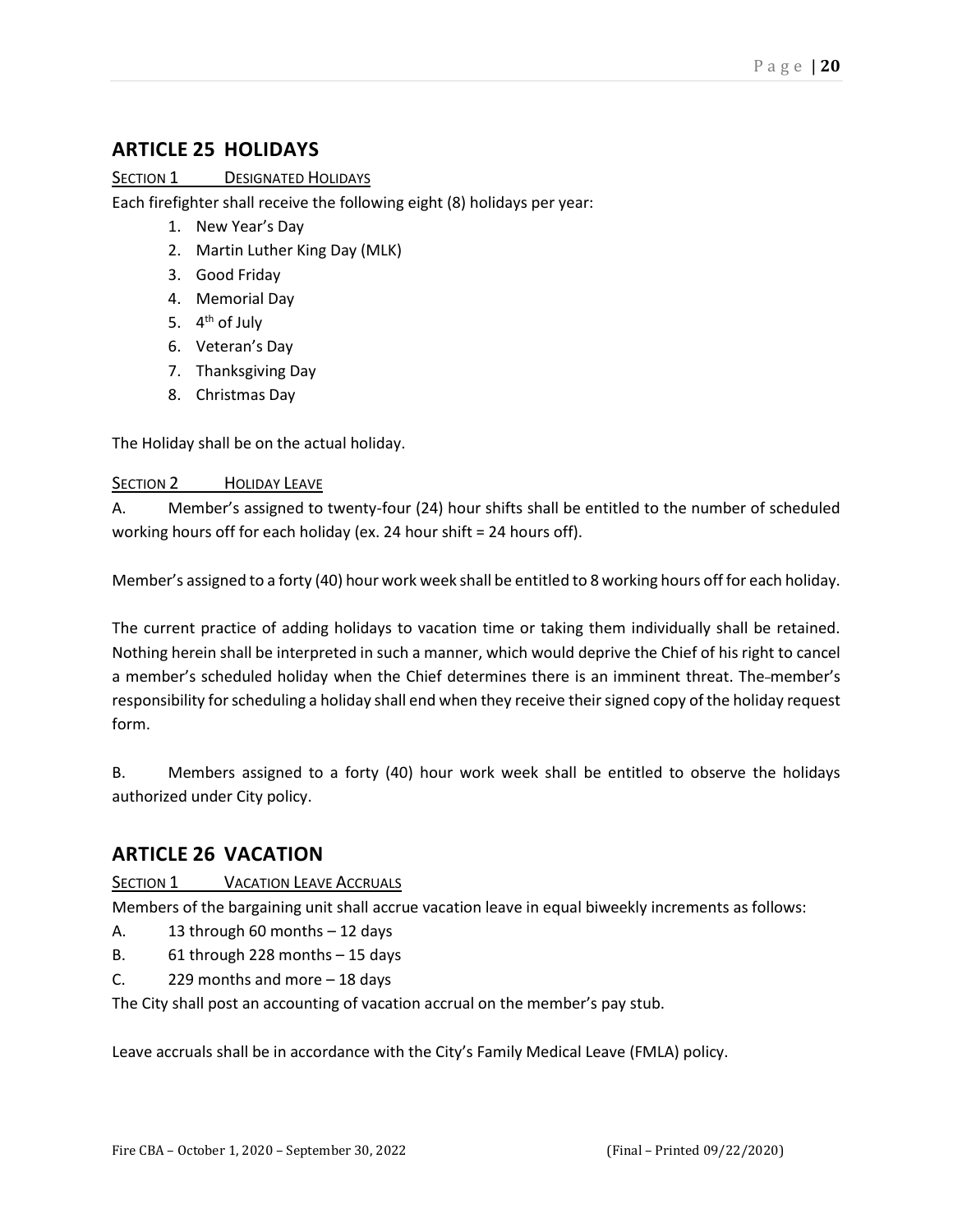#### SECTION 2 CANCELLATION OF LEAVE

Nothing herein shall be interpreted in such a manner which would deprive the Chief of their right to cancel a member's scheduled vacation when the chief determines there is an imminent threat.

#### SECTION 3 LEAVE

Members assigned to a twenty-four (24) hour shift will be entitled to twelve (12) working hours for each day of accrued vacation leave. Members assigned to a forty (40) hour work week shall be entitled to eight (8) working hours for each day of accrued vacation leave.

#### SECTION 4 SEPARATION PAY

Members assigned to a twenty-four (24) hour shift who have completed probation shall be paid a maximum of two hundred and fifty (250) hours for any accumulated vacation leave at the member's regular rate of pay at the time of separation.

Members assigned to a forty (40) hour work week shall be paid a maximum of one hundred sixty-six (166) hours for any accumulated vacation leave at the member's regular rate of pay at the time of separation.

#### <span id="page-20-0"></span>**ARTICLE 27 SICK LEAVE**

SECTION 1 SICK LEAVE ACCRUAL

Firefighters shall accrue Sick Leave at the following rates in bi-weekly increments:

- A. 13 through 60 months 12 days
- B. 61 months and more 15 days

Leave accruals shall be in accordance with the City's Family Medical Leave (FMLA) policy.

The City shall post an accounting of sick leave accrual on the member's pay stub.

Members working 24 hour shifts will be entitled to 12 working hours for each day of accrued sick leave, except member's working a 40 hour weekly schedule shall be entitled to 8 working hours for each day of accrued sick leave.

#### SECTION 2 USE OF LEAVE

In the event of an illness, the member shall notify the Captain or Acting Captain on duty immediately when the member knows they will be absent due to an illness. Any member who is absent one or more consecutive scheduled work shifts or who is exhibiting a pattern of potential leave abuse may be required by the Chief to furnish a certificate from a physician or the physician's representative certifying to the illness of the firefighter.

#### SECTION 3 SICK LEAVE BUY BACK

Any member assigned a 24 hour shift who has completed probation may elect to sell up to one hundred and eighty (180) hours of accumulated sick leave annually (December), or up to ninety (90) hours bi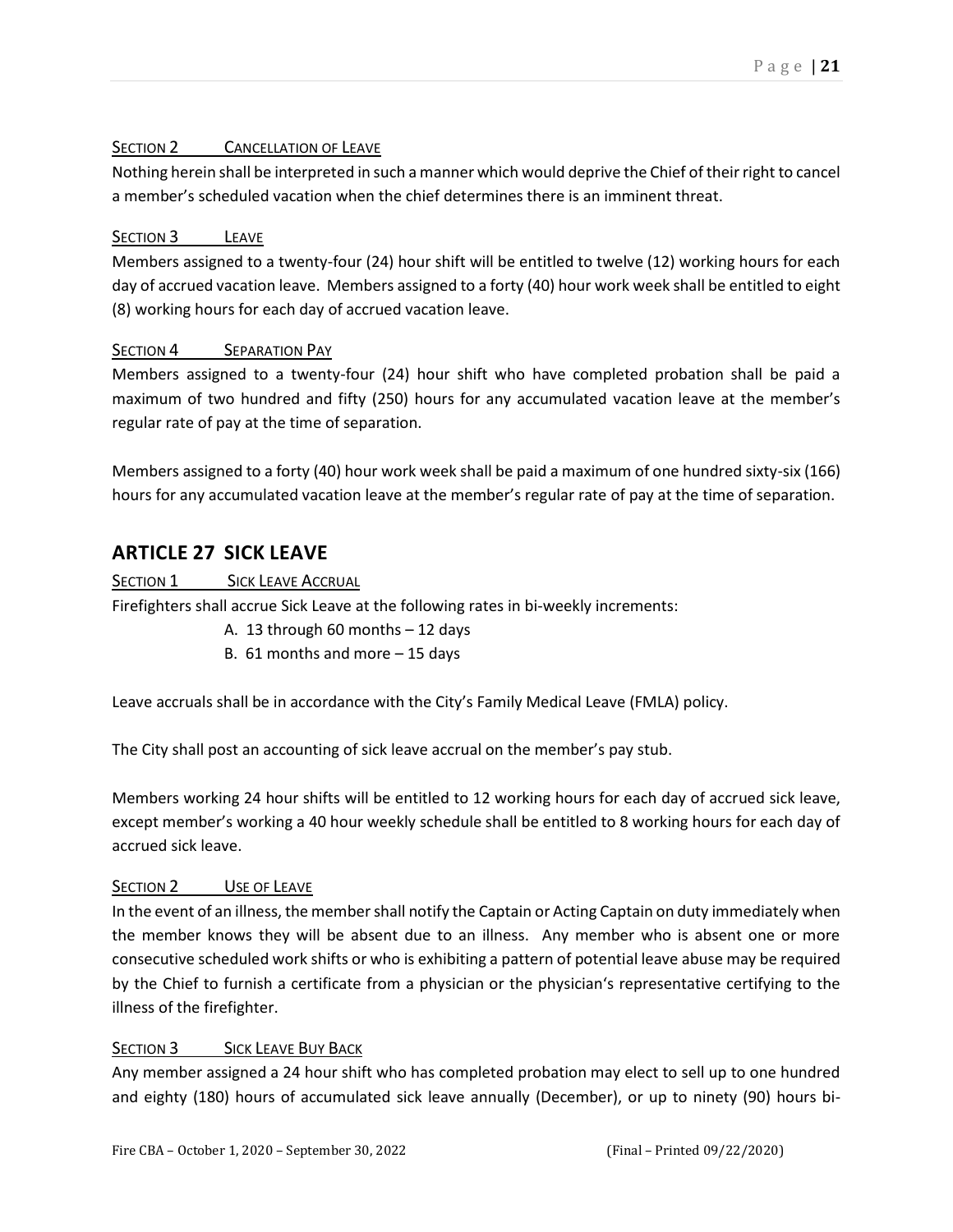annually (June and/or December). Any member assigned a 40 hour work week may elect to sell up to one hundred and twenty (120) hours of accumulated sick leave annually or sixty (60) hours bi-annually (June and/or December). Annual sick leave buy back requests are to be submitted no later than fifteen (15) days prior to the first payday of the month of June and/or December. Checks will be issued on the first scheduled payday of the month of June and/or December, barring any emergency. If a member does not submit the required form on time, a buy back paycheck may not be issued. The City shall purchase the sick leave hours at one hundred percent (100%) of the member's wages.

#### SECTION 4 **SEPARATION PAY**

A. Members assigned to 24 hour shifts shall be paid all accumulated sick leave not to exceed one thousand two hundred (1200) hours of accumulated leave at the time of separation from the Kingsville Fire Department at the member's regular rate of pay.

Sick leave hours sold under buy back procedures plus sick leave separation pay shall not exceed one thousand two hundred (1200) hours for members assigned to 24 hour shifts.

B. Members assigned to 40 hour work weeks shall be paid all accumulated sick leave not to exceed eight hundred (800) hours of accumulated sick leave at the time of separation at the regular rate of pay. Sick leave hours sold under buy back procedures plus sick leave separation pay shall not exceed eight hundred (800) hours for members assigned to a 40 hour work week.

#### <span id="page-21-0"></span>**ARTICLE 28 SPECIAL LEAVES**

#### SECTION 1 BEREAVEMENT LEAVE

In the event of death in the immediate family of a member of the bargaining unit who is otherwise assigned to duty, the member shall be granted time off with pay as follows:

A. Members working a 24 hour shift shall be granted one shift off following the death. However, if the death occurs when the member is on duty, he/she shall receive the rest of the shift off in addition to the one shift being granted off.

B. Member(s) working a 40-hour workweek shall be granted 3 consecutive calendar days off of bereavement leave following the death of a family member as defined below.

The immediate family shall be defined as the member's mother, father, legal spouse, child, brother, sister, grandmother, grandfather, mother-in-law, father-in-law, grandchildren, or person physically residing with the member.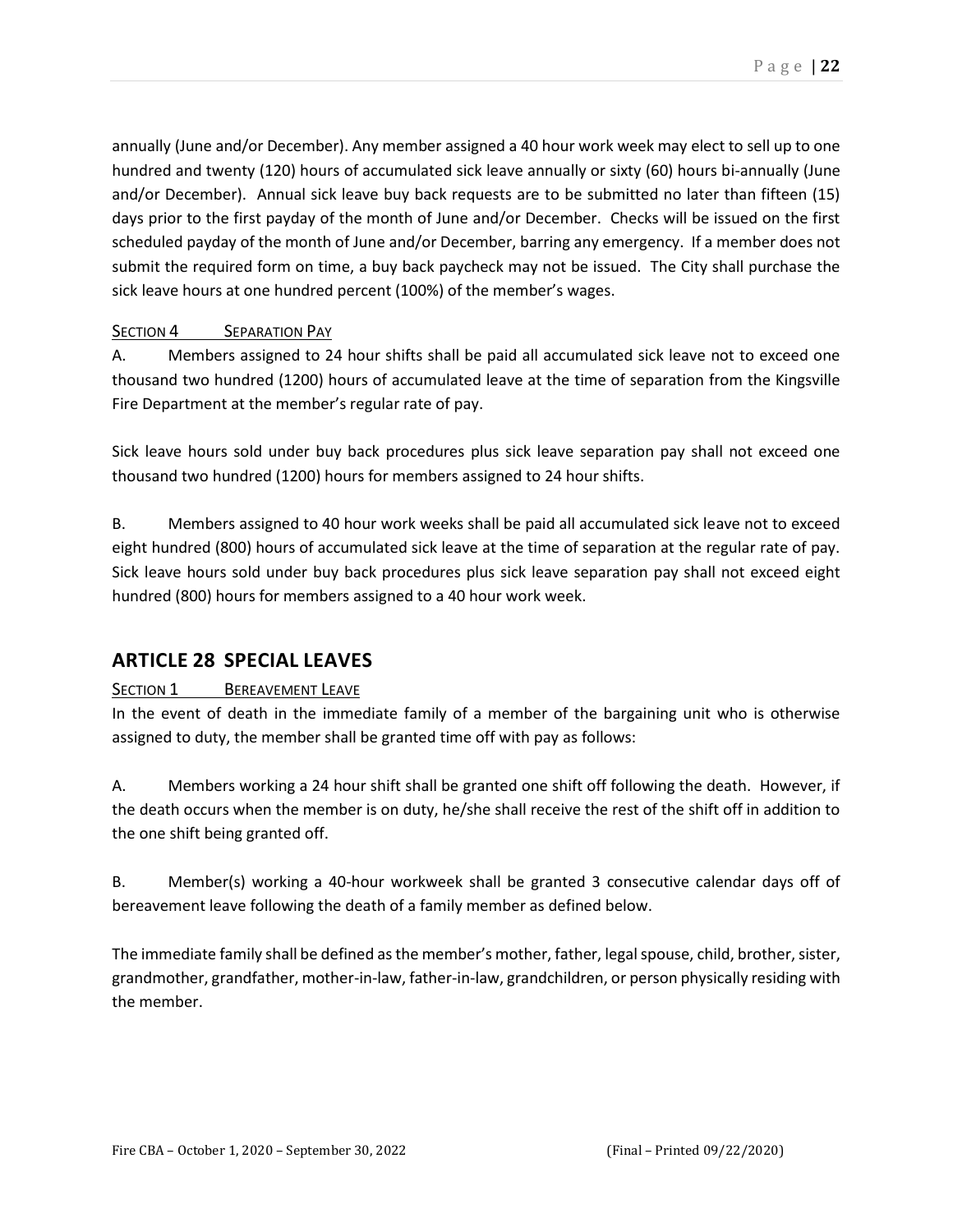#### <span id="page-22-0"></span>**ARTICLE 29 MISCELLANEOUS PROVISIONS**

#### SECTION 1 EYEGLASS REPLACEMENT

The City agrees to reimburse members of the bargaining unit for prescription eyeglasses broken or damaged during the course of employment up to \$200 for the repair or replacement of frames and lenses. Members may select more expensive eyeglasses by paying the additional cost.

#### SECTION 2 COPY OF AGREEMENT

The City shall provide every duty station and every member of the bargaining unit with a copy of this Agreement and one (1) copy of all of their benefits of employment with the City.

#### SECTION 3 DIRECT DEPOSIT

The City shall maintain a direct deposit system with banks and credit associations for payroll checks during the term of this contract, provided the financial institute permits such direct deposit.

#### SECTION 4 RESIDENCY

All members of the bargaining unit shall reside within a 45 mile radius of the City of Kingsville.

#### SECTION 5 **CERTIFICATION MAINTENANCE**

All members of the bargaining unit shall maintain Fire Department required certifications for their rank and assignment. All members hired without an EMT-Paramedic certification are required to maintain their existing level of EMT certification. Bargaining unit members that were hired with an EMT-Paramedic certification or have attained paramedic certification during the course of their employment with the City must maintain that certification as long as they hold the rank of firefighter. Members that have been promoted above the rank of firefighter, have the option of maintaining their EMT-Paramedic certification or downgrading their EMT certification to EMT-Intermediate or EMT-Basic. Downgrades in EMT certification will result in lower or discontinued certification pay. Both the City and the Association recognize the need for fire suppression and emergency medical training and the need for continuing education to maintain standards and certifications.

#### SECTION 6 SAFETY

The City and the Association agree that Fire Protection and Emergency Medical Services are the primary purpose of the Fire Department. In order to guarantee such protection and service to the community, the City and the Association agree to provide a proper level of safety for the members, and maintain a safe working environment.

#### SECTION 7 APPOINTMENT OF AN ASSISTANT FIRE CHIEF

The Fire Chief may at his sole discretion appoint from the staff of the Department an Assistant Fire Chief of Operations. A firefighter appointed to the position of Assistant Fire Chief must have been employed by the Department for at least five (5) continuous years and immediately before the appointment hold the rank of Lieutenant or above. The appointed firefighter shall serve at the pleasure of the Chief and may be demoted to previously held civil service rank without cause.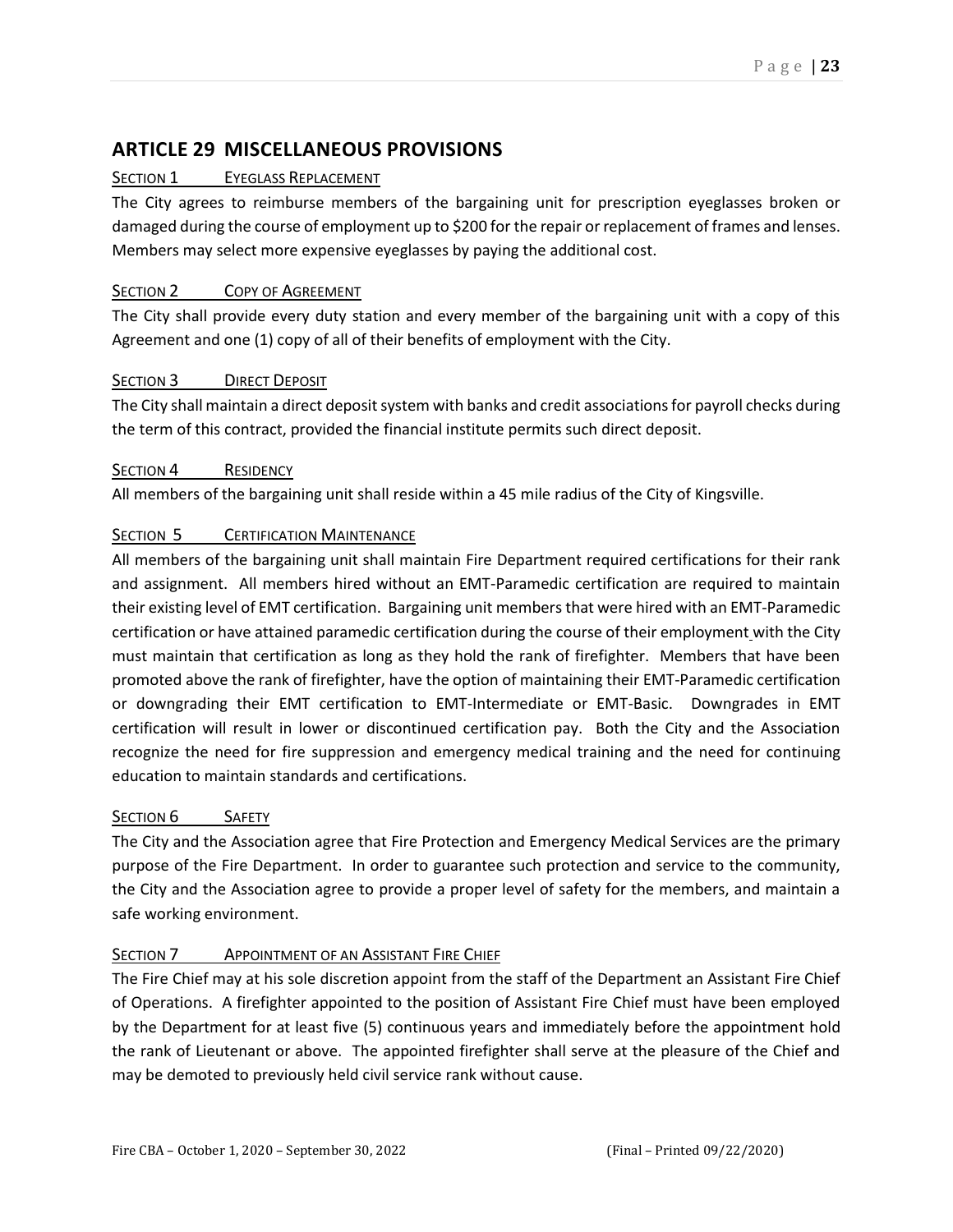#### <span id="page-23-0"></span>**ARTICLE 30 INSURANCE**

#### SECTION 1 HEALTH INSURANCE

For the duration of this Agreement, the City shall provide to all members of the bargaining unit with the same hospitalization/health insurance policy as provided to all other employees of the City. The City shall make such policy available to eligible dependents of all members in the same manner and for the same employee contribution as all other City employees.

#### SECTION 2 LIFE INSURANCE

For the duration of this Agreement, the City shall provide all members of the bargaining unit covered by this Agreement the same life insurance policy as provided to all other City employees.

#### SECTION 3 RETIREES

Members of the bargaining unit, who retire on and after the effective date of this Agreement, are entitled to continue health insurance coverage for themselves and their covered family members. The retiree may continue the health insurance coverage until he/she reaches Medicare eligibility (65). However, covered family members may receive continued coverage in accordance with the Omnibus Budget Reconciliation Act (COBRA) of 1985.

Member upon retirement may continue health coverage by paying one-half the cost of the monthly premium; the City will pay the difference. Retiree may also continue the family coverage by paying the total cost of the monthly premium for the COBRA duration period.

Members that elect to have such coverage shall submit such payments to the Collection's Division. Payments must be submitted by the 1<sup>st</sup> regular working day of each month. If payments are not submitted by the mentioned date, coverage shall be discontinued. Payment of insurance premiums for all retirees shall be subject to change at the insurance renewal periods approved by the City Commission.

#### <span id="page-23-1"></span>**ARTICLE 31 MUSCULAR DYSTROPHY FUND-RAISER (MDA)**

#### SECTION 1 ANNUAL EVENT

The members of the bargaining unit, while on duty, may conduct the annual Muscular Dystrophy fundraiser, "Fill the Boot", at a time scheduled and approved by the Fire Chief.

#### SECTION 2 SCHEDULE

The "Fill the Boot" fund-raiser will be scheduled annually on three (3) work shifts. Should any shift scheduled on a day to collect for "Fill the Boot" get canceled due to inclement weather or any other type of unforeseen emergency, another date shall be scheduled.

#### SECTION 3 RESPONSE TO SERVICE CALLS

During the fund-raiser, the on duty shift will respond to fire alarms from their assigned locations without delay.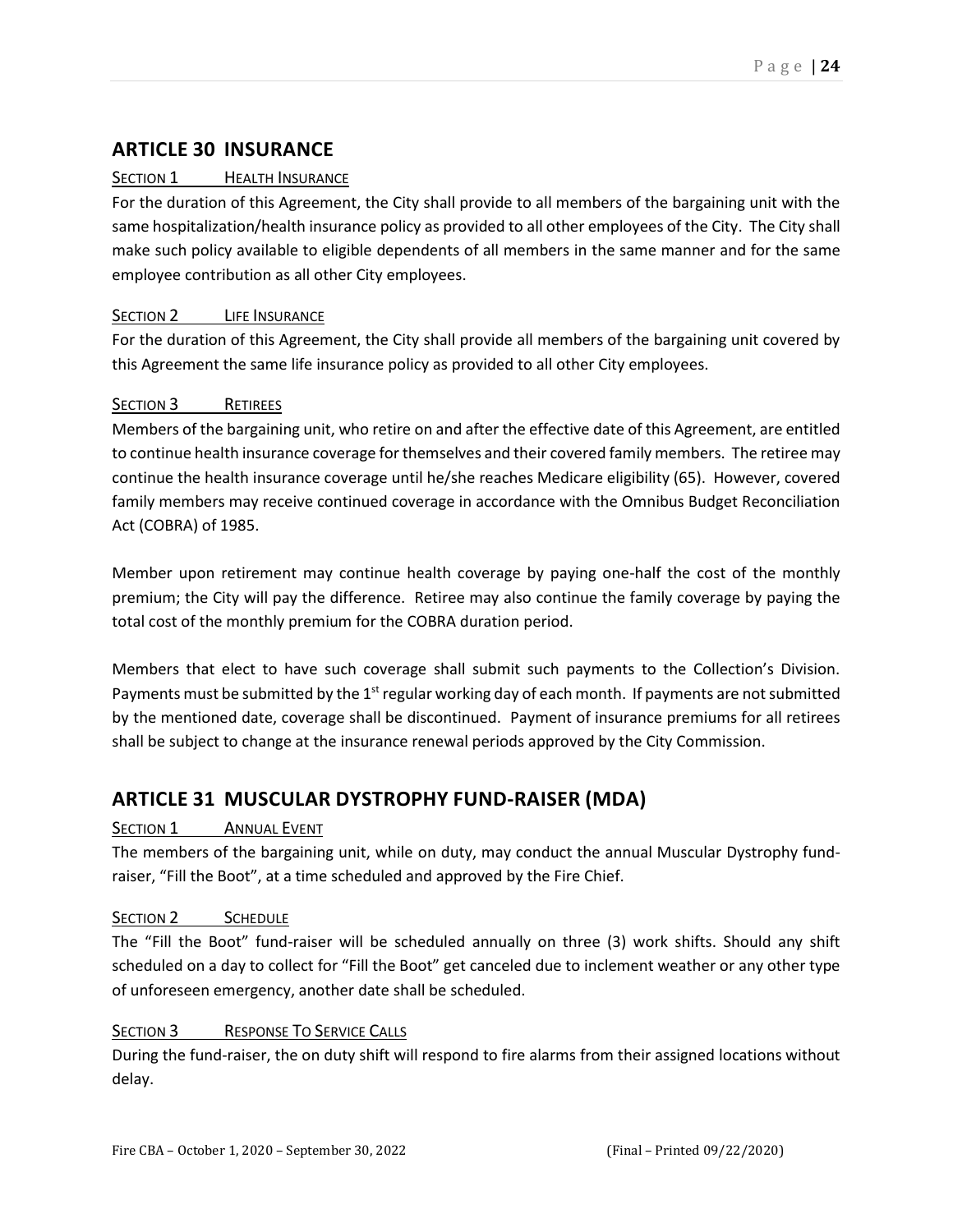#### SECTION 4 ASSOCIATION RESPONSIBILITY

The Kingsville Professional Fire Fighters Association will be responsible for handling arrangements needed to conduct such a fund-raiser and for securing all money collected for any and all Muscular Dystrophy events.

#### <span id="page-24-0"></span>**ARTICLE 32 WAGES**

Wages for Fiscal Year 2020-2021 and Fiscal Year 2021-2022 shall be paid as set forth in Appendix A.

During the term of this agreement the employees covered under this agreement shall be paid the higher of the wage schedule in Appendix A or any general cost of living adjustments (COLA) given across the board to all city employees.

#### <span id="page-24-1"></span>**ARTICLE 33 EDUCATION AND CERTIFICATION PAY**

SECTION 1 EDUCATION

Members of the bargaining unit shall receive Educational Incentive Pay for the following:

| $$50.00$ per month  |
|---------------------|
| $$100.00$ per month |
| \$200.00 per month  |
|                     |

Individual degrees must be obtained from an accredited college or university.

Members of the bargaining unit shall receive pay for only **one** degree **not** all three.

A college degree is not required as a condition of employment, and if the employee earns any of the above college degrees, then the Educational Incentive Pay, as described above, will apply.

#### SECTION 2 **CERTIFICATION**

Any member of the bargaining unit obtaining any of the certifications listed in the current agreement under "Certification Pay" shall be eligible to receive this type of pay immediately after providing the certificate to the Fire Chief. Failure to present the certificate will release the City of any obligation of any back pay for certification. See Appendix "B".

Members shall receive certification incentive pay based upon the Schedule listed in Appendix B. When multiple levels exist for a particular certification or degree, a member shall receive payment only for the highest level certification or degree possessed.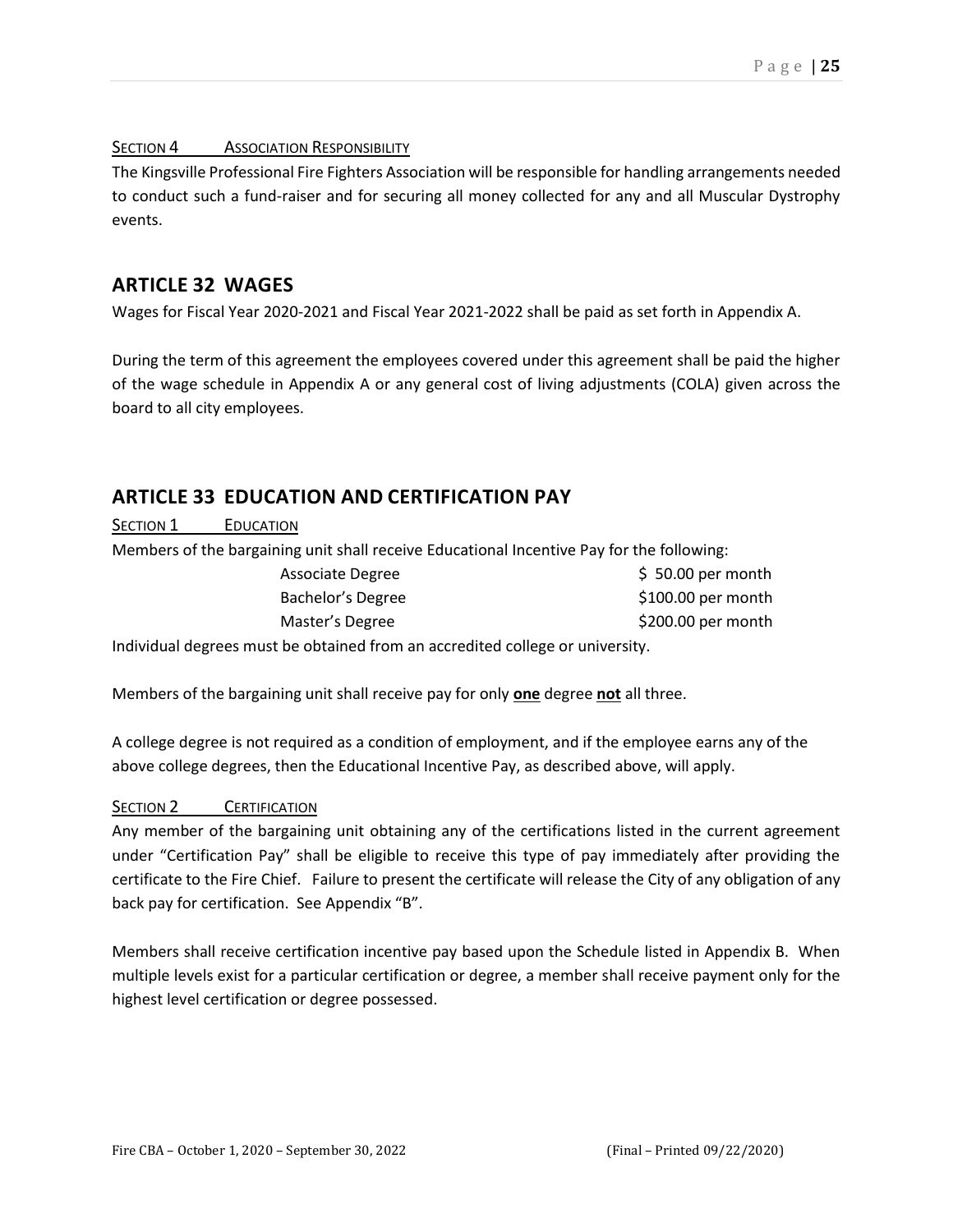#### <span id="page-25-0"></span>**ARTICLE 34 LONGEVITY**

#### SECTION 1 RATES

Longevity will be paid at the rate of four dollars and seventy-five cents (\$4.75) for Fiscal Year 2020-2021 and five dollars (\$5.00) for Fiscal Year 2021-2022 per month to be paid at these rates for each year of service in the department not to exceed twenty-five (25) years of service for the remainder of this agreement.

#### SECTION 2 **ARTICLE PROVISION**

The parties recognize and agree that the provisions of this Article take precedence over Section 141.032 of the Texas Local Government Code.

#### <span id="page-25-1"></span>**ARTICLE 35 NON-WAIVER**

Should either party to this Agreement provide any service or benefit in excess of any of the requirements of this Agreement or otherwise, such provision shall not be deemed to be a waiver of any of the terms or obligations recited in this Agreement.

#### <span id="page-25-2"></span>**ARTICLE 36 MAINTENANCE OF STANDARDS**

All economic benefits, privileges and working conditions enjoyed by the members of the bargaining unit which are properly and lawfully in effect in the Department as to matters subject to mandatory bargaining under TLGC Chapter 174, as of the effective date of this Agreement, shall remain unchanged for the duration of this agreement.

#### <span id="page-25-3"></span>**ARTICLE 37 DECLARATION OF THE FULL AND FINAL SCOPE OF AGREEMENT**

The parties agree that each has had full and unrestricted right and opportunity to make, advance, and discuss all matters properly within the province of collective bargaining. This Agreement constitutes the full and complete Agreement of the parties and there are no others, oral or written, except as specified in this Agreement. It is understood and agreed that the contract may be amended by mutual consent of the parties to this Agreement. In the event that any provision of this Agreement conflicts or is inconsistent with any provisions of the Local Government Code of Texas, this Agreement shall prevail not withstanding any such provision of those statutes.

#### <span id="page-25-4"></span>**ARTICLE 38 SAVINGS CLAUSE**

If a court of competent jurisdiction should find any article or section of this Agreement invalid, unlawful, or unenforceable, all other articles and sections of this Agreement shall remain in full force and effect for the duration of this Agreement.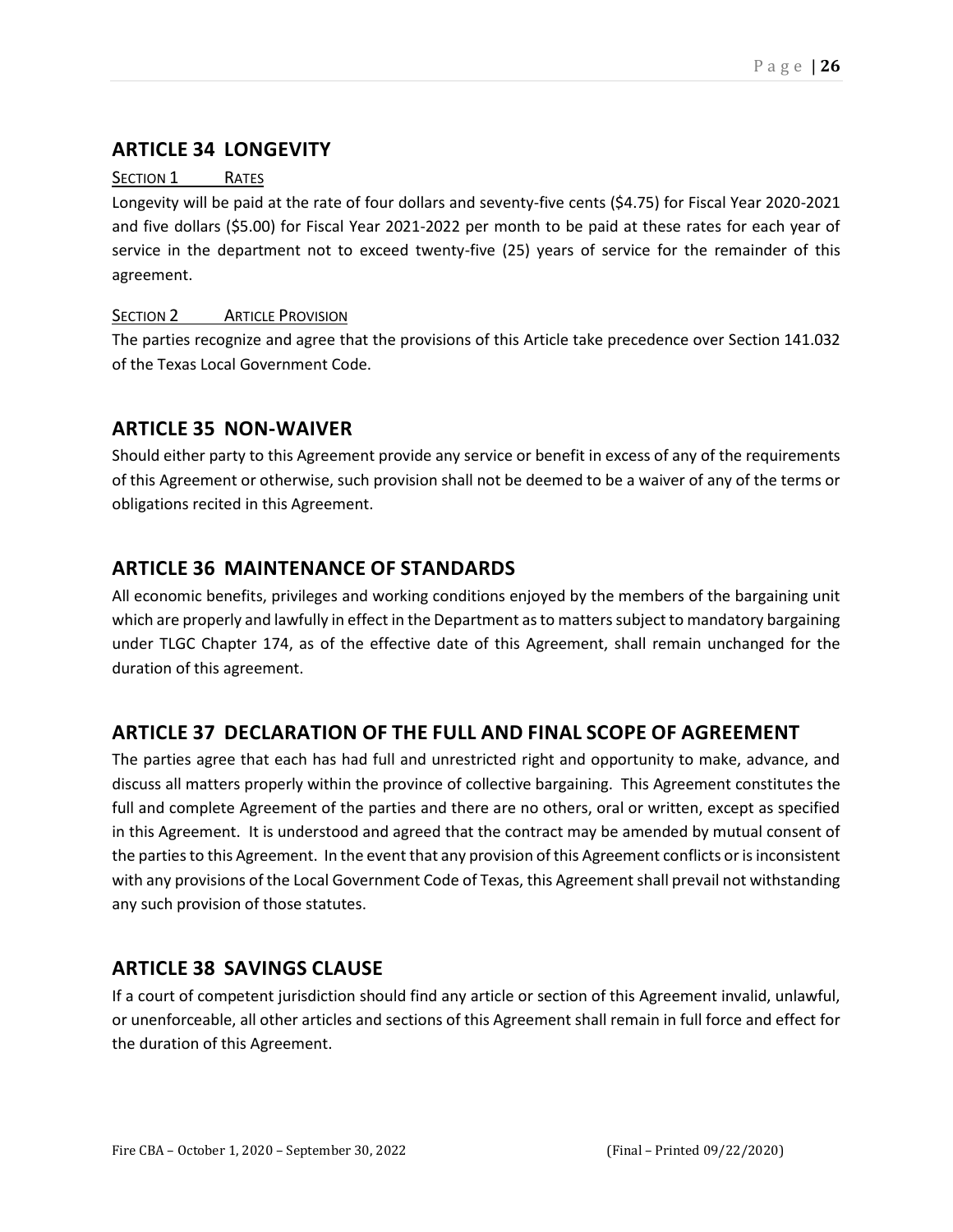IN WITNESS WHEREOF, we have executed this agreement this the 28<sup>th</sup> day of September, 2020.

CITY OF KINGSVILLE CITY OF KINGSVILLE KINGSVILLE PROFESSIONAL FIREFIGHTERS ASSOCIATION, IAFF LOCAL #2390

BY: \_\_\_\_\_\_\_\_\_\_\_\_\_\_\_\_\_\_\_\_\_\_\_\_\_\_\_\_\_\_\_\_\_\_\_\_ BY: \_\_\_\_\_\_\_\_\_\_\_\_\_\_\_\_\_\_\_\_\_\_\_\_\_\_\_\_\_\_\_\_\_\_\_\_\_\_\_\_

MARK MCLAUGHLIN, CITY MANAGER STEVE PALACIOS, PRESIDENT, IAFF LOCAL 2390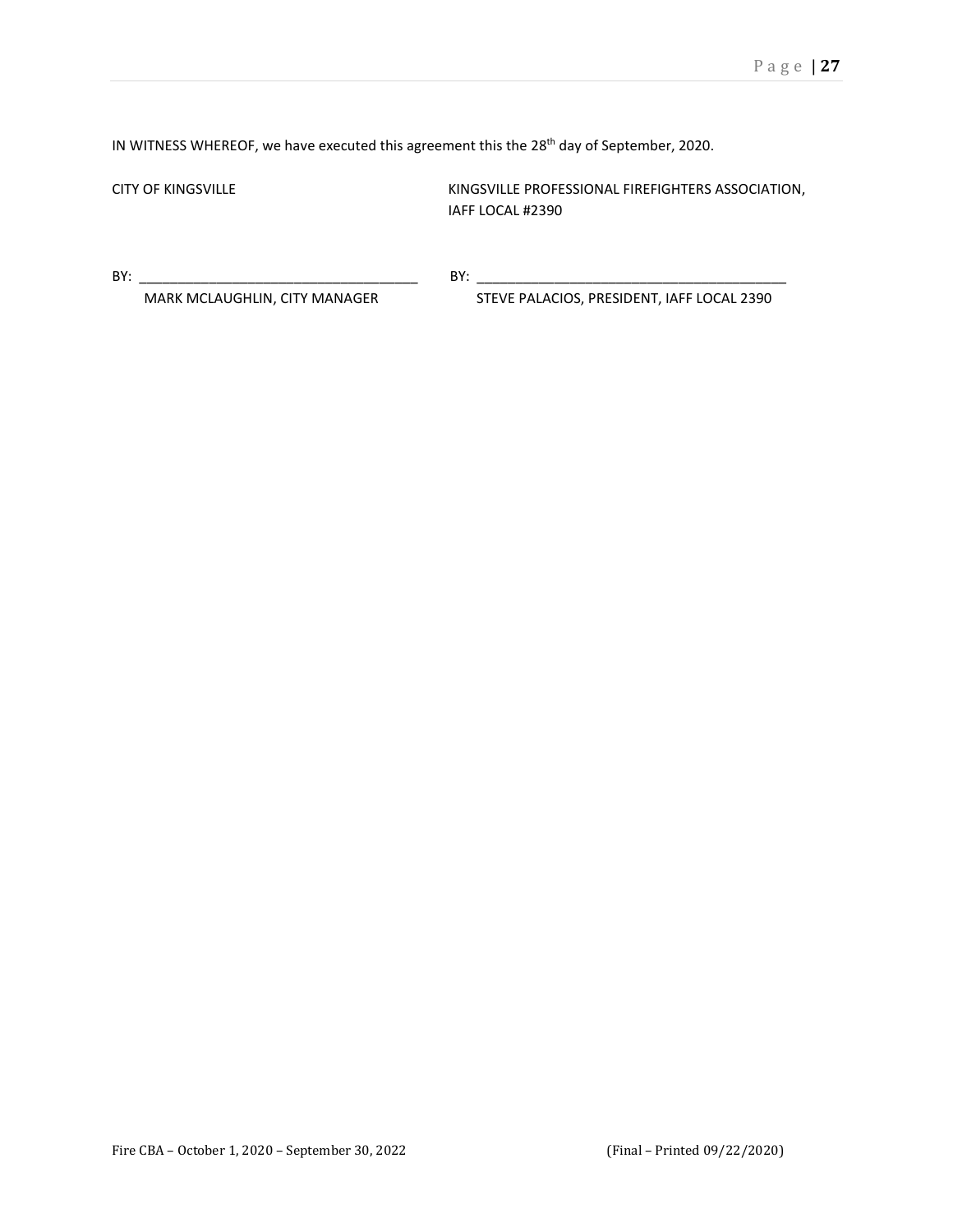#### <span id="page-27-0"></span>APPENDIX A - WAGE SCHEDULE

|                               |             | FY 2020-<br>2021<br><b>YEAR 1</b> | FY 2021-<br>2022<br><b>YEAR 2</b> |
|-------------------------------|-------------|-----------------------------------|-----------------------------------|
|                               |             |                                   |                                   |
| FD-5 CAPTAIN A                | 0-12 MONTHS | \$20.10                           | \$20.70                           |
| FD-5 CAPTAIN B                | 13+ MONTHS  | \$20.71                           | \$21.33                           |
| FD-4 LIEUTENANT               |             | \$19.51                           | \$20.10                           |
| FD-3 ENGINEER A               | 0-12 MONTHS | \$17.70                           | \$18.23                           |
| <b>FD-3 ENGINEER B</b>        | 13+ MONTHS  | \$18.33                           | \$18.88                           |
|                               |             |                                   |                                   |
| FD-2 FIREFIGHTER B 13+ MONTHS |             | \$16.08                           | \$16.57                           |
| <b>FIRE MARSHAL</b>           |             | \$28.71                           | \$29.57                           |

\*Notes: Payroll system rounding may change cent(s) +/-

*FY 2020-2021 and FY 2021-2022 wages are effective the first day of the first full pay period*

#### 1. **RANGE FD - 2**

At the end of the probation, the employee shall advance to the first step in this range; advancement through this range will be based on time in-grade as defined by the schedule.

#### 2. **RANGE FD - 3**

Upon promotion to Driver, the employee will be placed at this range; advancement through this range will be based on time in-grade as defined by the schedule.

#### 3. **RANGE FD - 4**

Upon promotion to Lieutenant, the employee will be placed at this range; advancement through this range will be based on time in-grade as defined by the schedule.

#### 4. **RANGE FD - 5**

Upon promotion to Captain, the employee will be placed at this range; advancement through this range will be based on time in-grade as defined by the schedule.